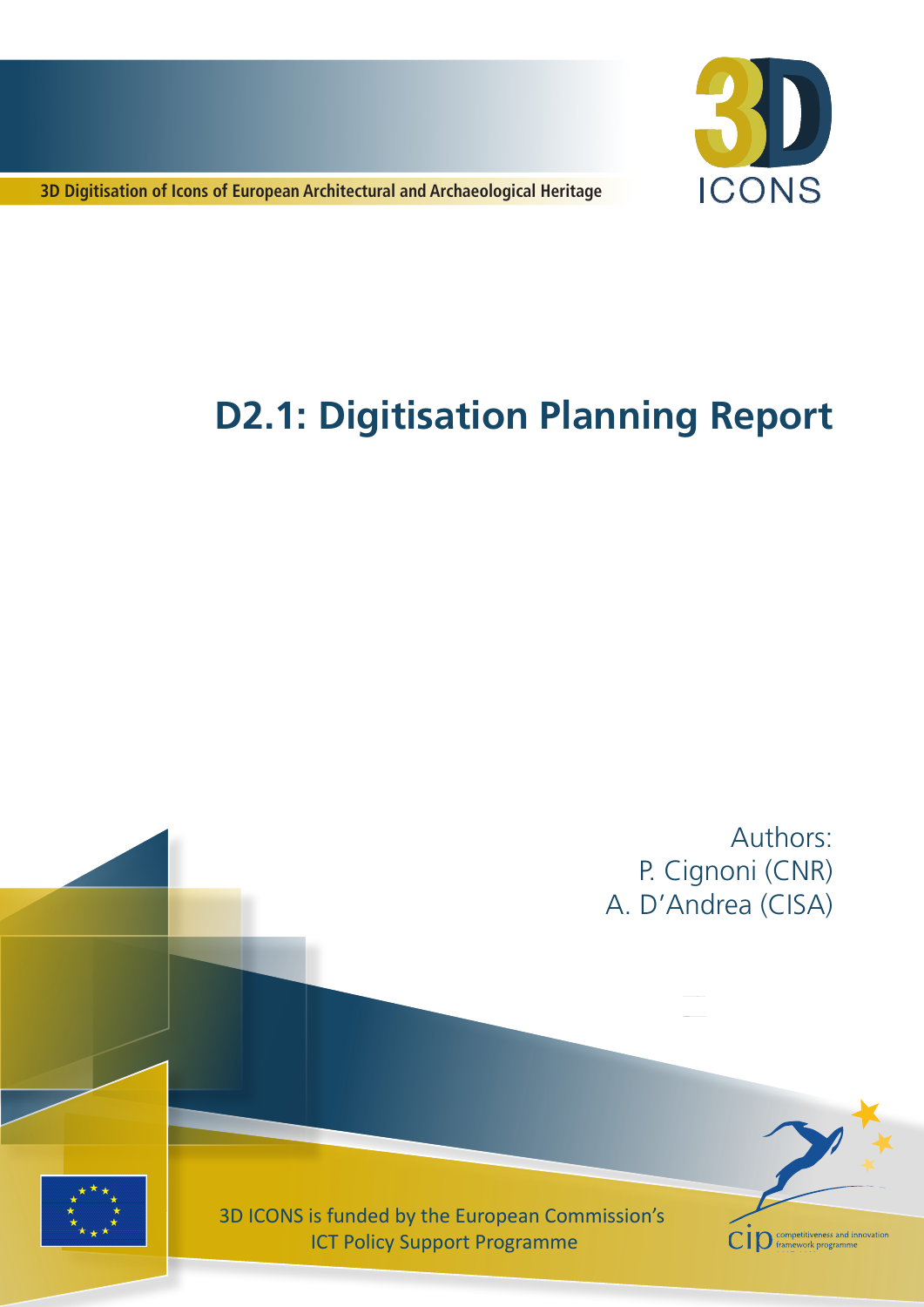



## Revision History

| Rev. | Date     | Author                    | Org.               | Description                                                                                                                   |
|------|----------|---------------------------|--------------------|-------------------------------------------------------------------------------------------------------------------------------|
| 0.1  | 20/12/12 | P. Cignoni                | <b>CNR</b>         | First draft                                                                                                                   |
| 0.2  | 25/01/13 | P. Cignoni                | <b>CNR</b>         | Final draft                                                                                                                   |
| 0.3  | 29/01/13 | S. Bassett                | <b>MDR</b>         | Edited draft                                                                                                                  |
| 0.4  | 08/02/13 | G. Guidi                  | <b>POLIMI</b>      | Annotated draft                                                                                                               |
| 0.5  | 08/02/13 | L. De Luca                | <b>CNRS</b>        | Edited draft                                                                                                                  |
| 0.6  | 11/02/13 | P. Cignoni                | <b>CNR</b>         | <b>Edited Draft</b>                                                                                                           |
| 0.7  | 13/02/13 | S. Bassett                | <b>MDR</b>         | Final version                                                                                                                 |
| 0.8  | 13/02/13 | P. Cignoni                | <b>CNR</b>         | <b>Edited Draft</b>                                                                                                           |
| 0.9  | 30/04/13 | P. Cignoni                | <b>CNR</b>         | Edited Draft                                                                                                                  |
| 0.10 | 11/06/13 | P. Cignoni                | <b>CNR</b>         | Modification according the<br>reviewers comments                                                                              |
| 0.11 | 12/06/13 | P. Cignoni                | <b>CNR</b>         | Moved Available Doc. List section,<br>clarified monument definitions                                                          |
| 0.12 | 12/06/13 | P. Cignoni,<br>S. Bassett | CNR,<br><b>MDR</b> | Included final version of section<br>11 and added monument list<br>from the DB. Digitisation targets<br>added. Final editing. |
| 0.13 | 14/06/13 | K. Fernie,<br>S. Bassett  | <b>MDR</b>         | Final Review and edits.                                                                                                       |

#### **Revision: Final**

**Authors:**

P. Cignoni (CNR) A. D'Andrea (CISA)

#### **Statement of originality:**

This deliverable contains original unpublished work except where clearly indicated otherwise. Acknowledgement of previously published material and of the work of others has been made through appropriate citation, quotation or both.



3D-ICONS is a project funded under the European Commission's ICT Policy Support Programme, project no. 297194.

The views and opinions expressed in this presentation are the sole responsibility of the authors and do not necessarily reflect the views of the European Commission.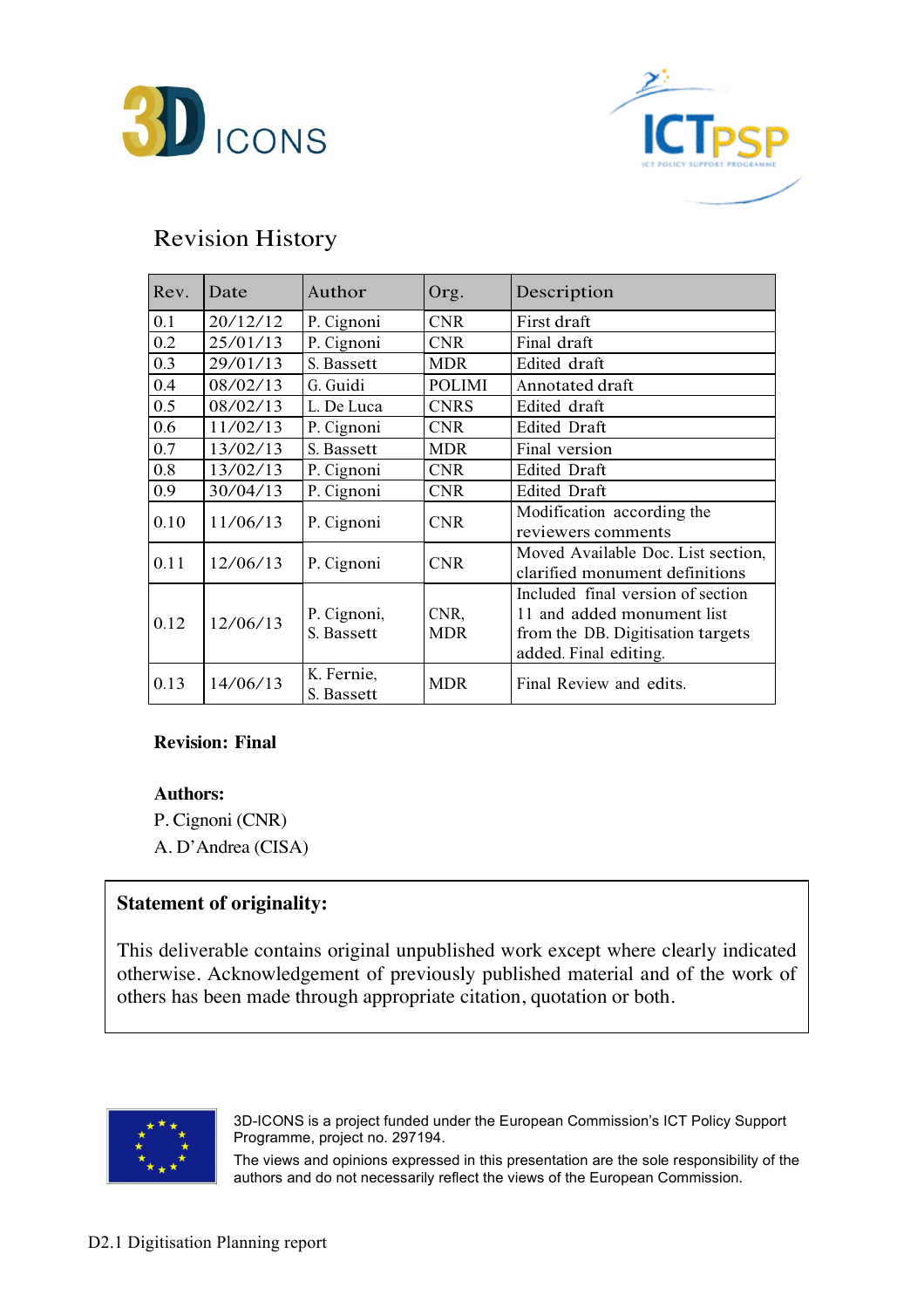



## Contents

| $\mathbf{1}$ |      |  |  |
|--------------|------|--|--|
| 2            |      |  |  |
| 3            |      |  |  |
| 4            |      |  |  |
|              | 4.1  |  |  |
| 5            |      |  |  |
| 6            |      |  |  |
| 7            |      |  |  |
|              | 7.1  |  |  |
|              | 7.2  |  |  |
|              | 7.3  |  |  |
| 8            |      |  |  |
|              | 8.1  |  |  |
|              | 8.2  |  |  |
|              | 8.3  |  |  |
|              | 8.4  |  |  |
| 9            |      |  |  |
|              | 9.1  |  |  |
| 10           |      |  |  |
| 11           |      |  |  |
|              | 11.1 |  |  |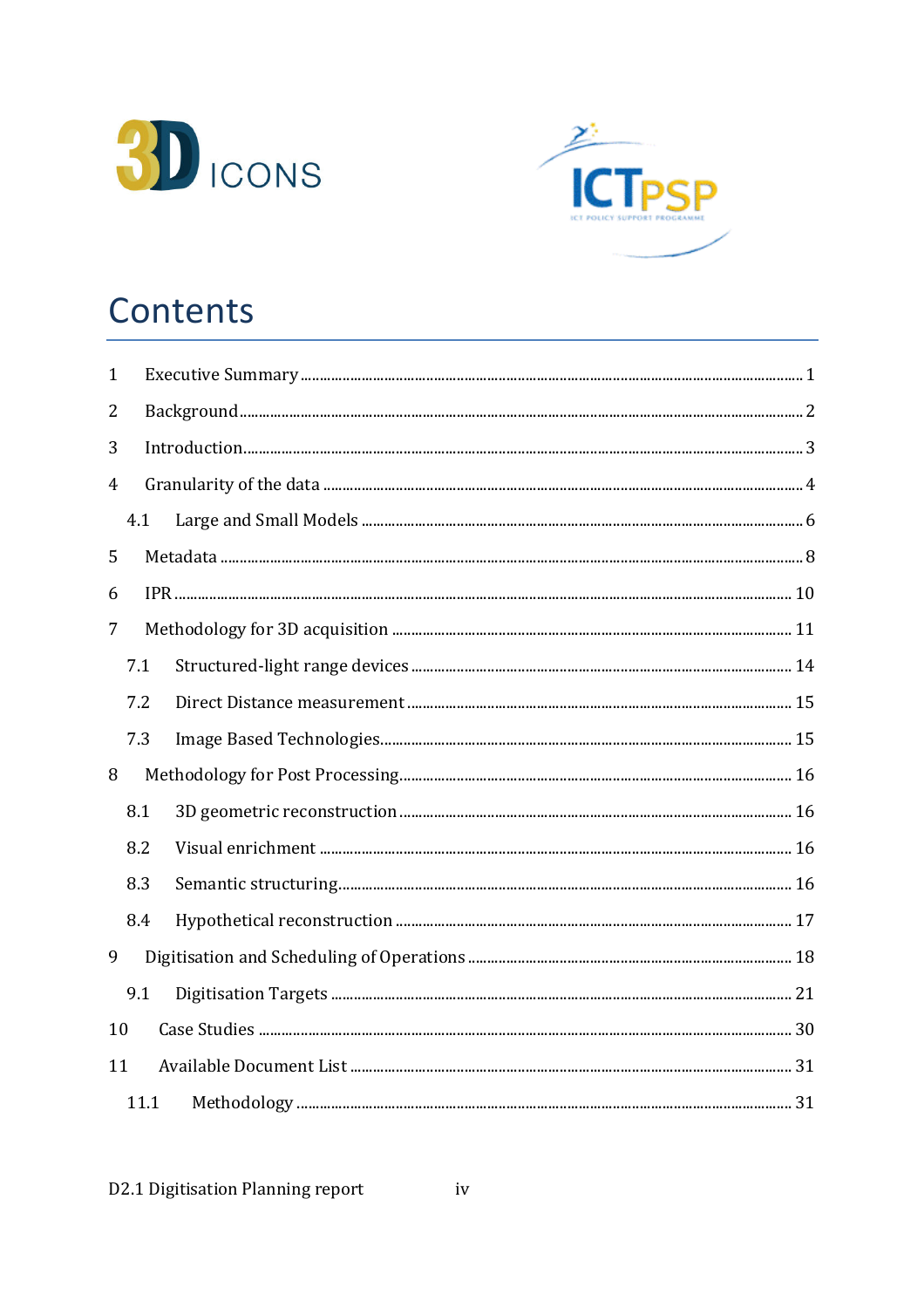



| 11.3 |  |  |
|------|--|--|
| 11.4 |  |  |
|      |  |  |
| 11.6 |  |  |
|      |  |  |
|      |  |  |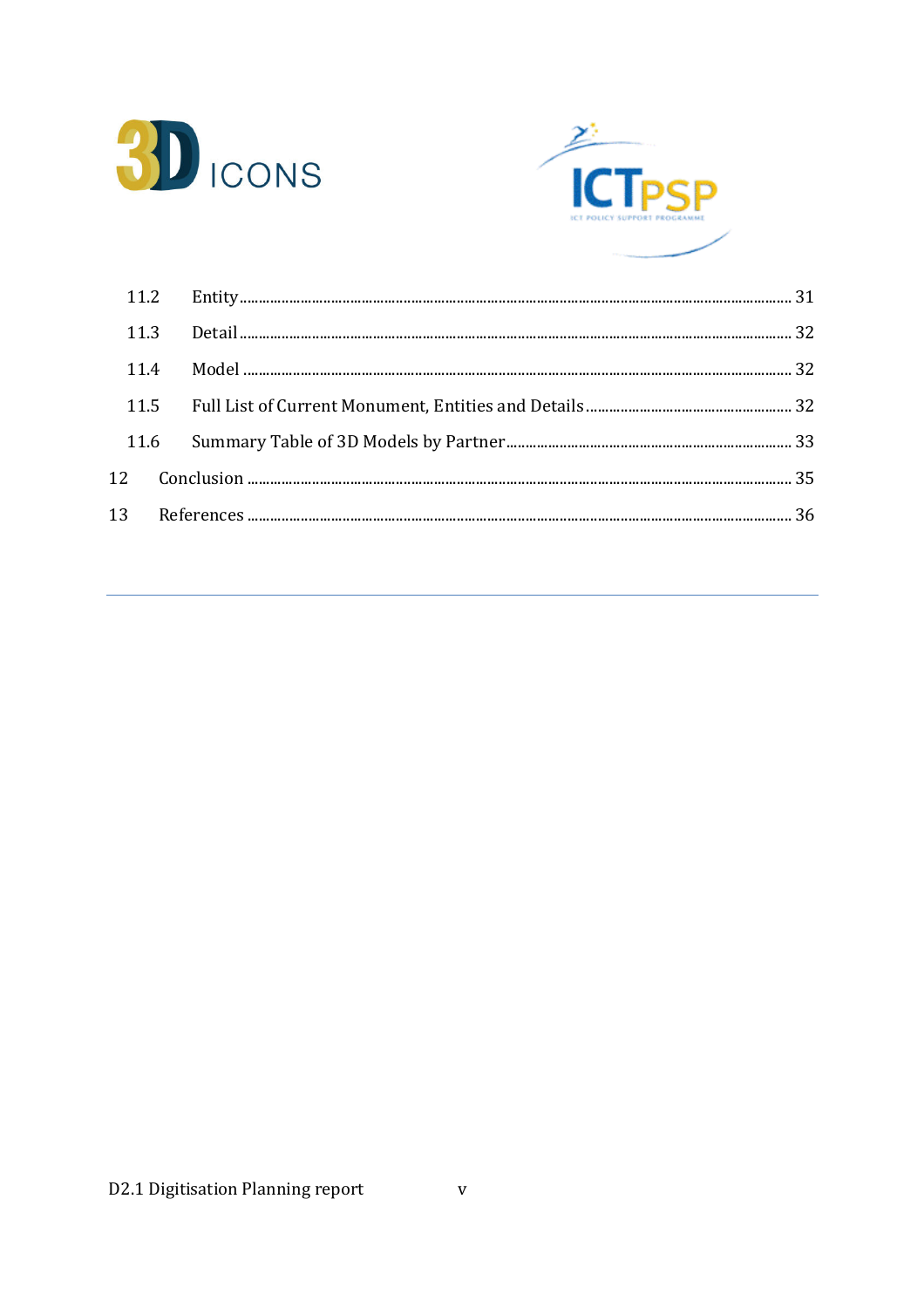



## 1 Executive Summary

Deliverable 2.1 Digitisation Planning Report is a preliminary overview of all the aspects to be taken into account in the planning of the digitisation and post-processing of the data that will ultimately be supplied as 3D Models to Europeana. An updated list of all the monuments, archaeological sites and buildings that are to be digitised, forms part of this report along with specific information about each item. Each data item is defined within the report. D2.1 also sets out the initial definitions and assumptions for these models and their original datasets that will form the basis for the work carried out by the project.

The various data acquisition methodologies are discussed as a variety of these will be used to acquire the initial data and it is important to understand the reasons certain technologies may be used in each case and the implications this can have on the resulting end products.

In the same way, post-processing methodologies are discussed as a strategy for producing rich 3D representation according to the morphological complexity of the artifact and to the final purpose (documentation of the actual state of the artifact, virtual reconstruction of hypothetical past states, visualization of temporal transformations, etc.).

The scheduling of the digitisation was originally going to be implemented through individual Digitisation Plans but with the implementation of the Progress Monitoring Tool, the data from these plans along with the updated list of monuments, entities and details along with the form of digitisation has been transferred to this tool which will provide the information for all future monitoring and progress reporting. A set of digitisation targets is provided for each partner.

Five Case Studies have been selected as illustration of the 3D-ICONS process pipeline and these are briefly described. The case studies will be developed over the next 198 months.

Finally, Table 5 provides a summary of the digitised content at this time to be provided by the 3D-ICONS partners. A full list of monuments as recorded in the Progress Monitoring Tool is provided in a separate PDF report "3D-Icons\_MPT\_Report-20130613.pdf".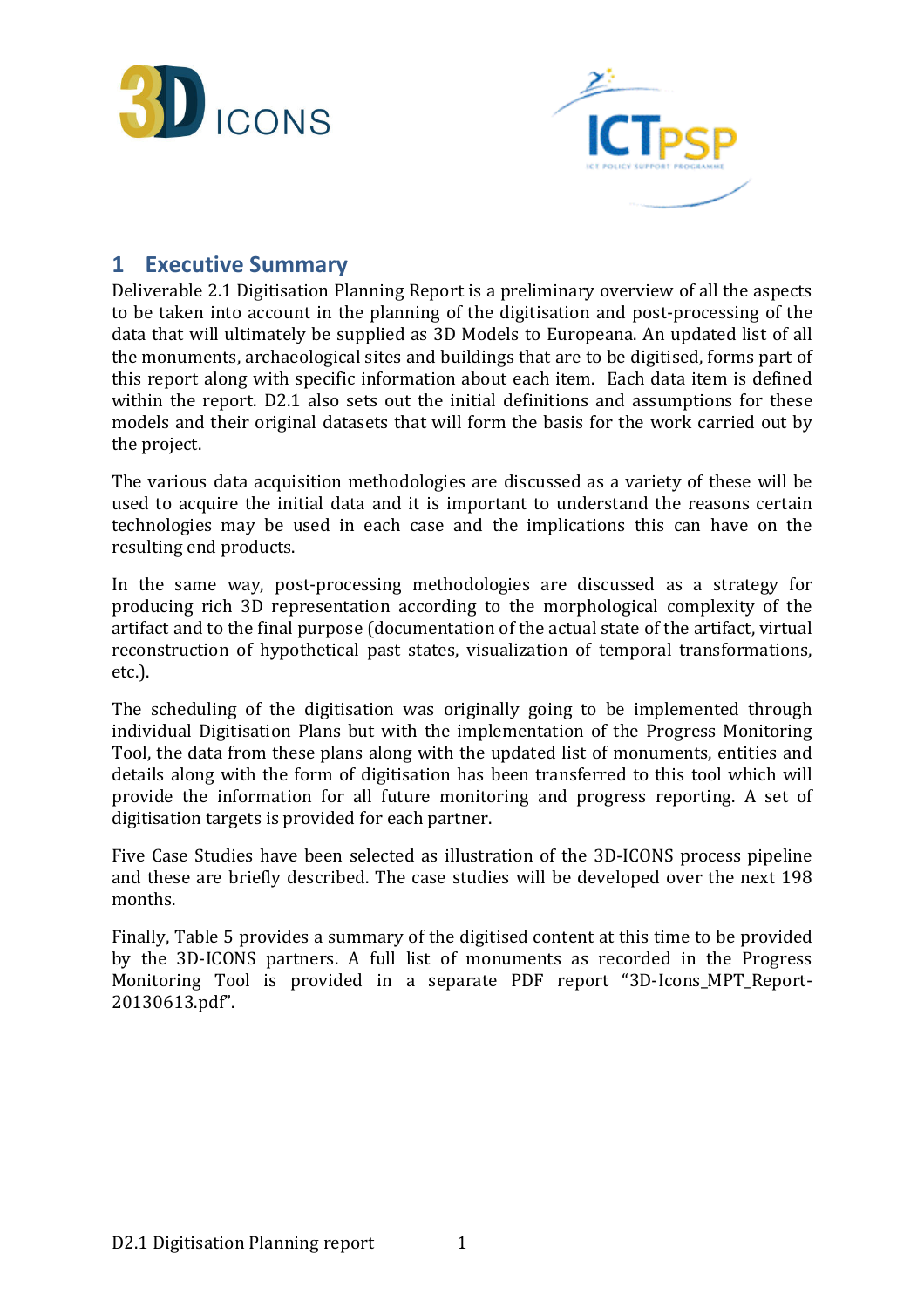



## 2 Background

This report consists of:

- The updated list of monuments, site and objects to be digitised (section 11, table 5), together with the material available; details on how the granularity of the reported elements was decided is reported in section 0.
- The methodology chosen for data acquisition (section 7) and post-processing (section 8), including relevant information about metadata (section 5) and quality assurance; the scheduling of such operations including checkpoints (section 9).
- Digitisation targets for each partner (section 9).

This report has been updated to take into account feedback provided by the reviewers at the first Technical Review (April 2013) and to include relevant developments in the 3D-ICONS Project that have taken place in the intervening five months after the submission of the original report. These include the introduction of a progress monitoring tool, a more up to date list of monuments for digitisation, the case study topics selected and digitisation targets for each partner.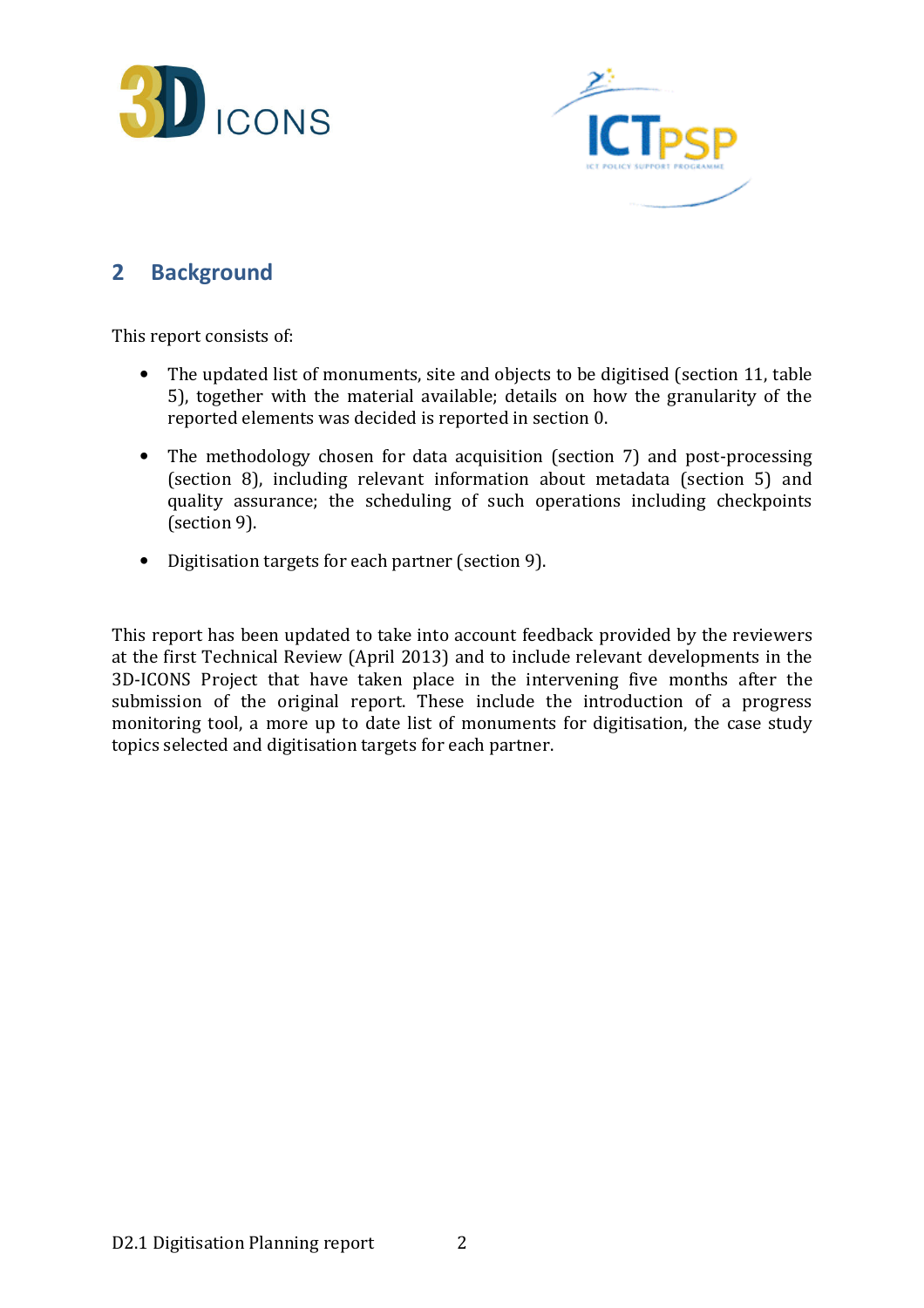



## 3 Introduction

The purpose of this document is to establish the guidelines for the compilation of the updated list of monuments (as defined by point a) below) of the  $D2.1$  Digitisation **planning report**, particularly to provide a uniform interpretation of some of the basic concepts faced in the report.

To clarify the purpose of this document the relevant portion of the Description of Work (DoW) is stated here:

- "D2.1 Digitisation planning report (Month 9). The report will include a) the updated list of monuments, site and objects to be digitised, together with the material available; b) the methodology chosen for data acquisition (WP3) and post-processing (WP4), including relevant information about metadata and quality assurance; the scheduling of such operations including checkpoints. The responsible partner is CNR with the support of all partners involved in the WP."
- "3D-ICONS will both contribute to the expansion of Europeana's content base and also offer enhanced experiences for its users by bringing exciting and engaging content for archaeological monuments and historic buildings. The content will comprise of a range of formats including 3D models, movies, texts and 2D images. More than 1000 3D models of buildings, more than 4000 3D models of architectural details and related objects and more than 10.000 highresolution images will be brought to Europeana by 3D-ICONS."

This deliverable reports the description of the result in terms of 'what' is being provided to Europeana (metadata for models, etc.), not the detail of 'how' 3D-ICONS will present the previews and the data itself to the users. This latter subject will be discussed in 'D5.1 Report on Publication Formats Suitable for Europeana' (due in M18). In particular, before starting the collection of the data and metadata, for the compilation of the updated list of monuments, site and objects to be digitised, it is important to have a common understanding of the following concepts that will be discussed in this document:

- Granularity of the data: What constitutes an entry in the list?
- Collected metadata: What data has to be provided?
- IPR: What are the property rights on the data?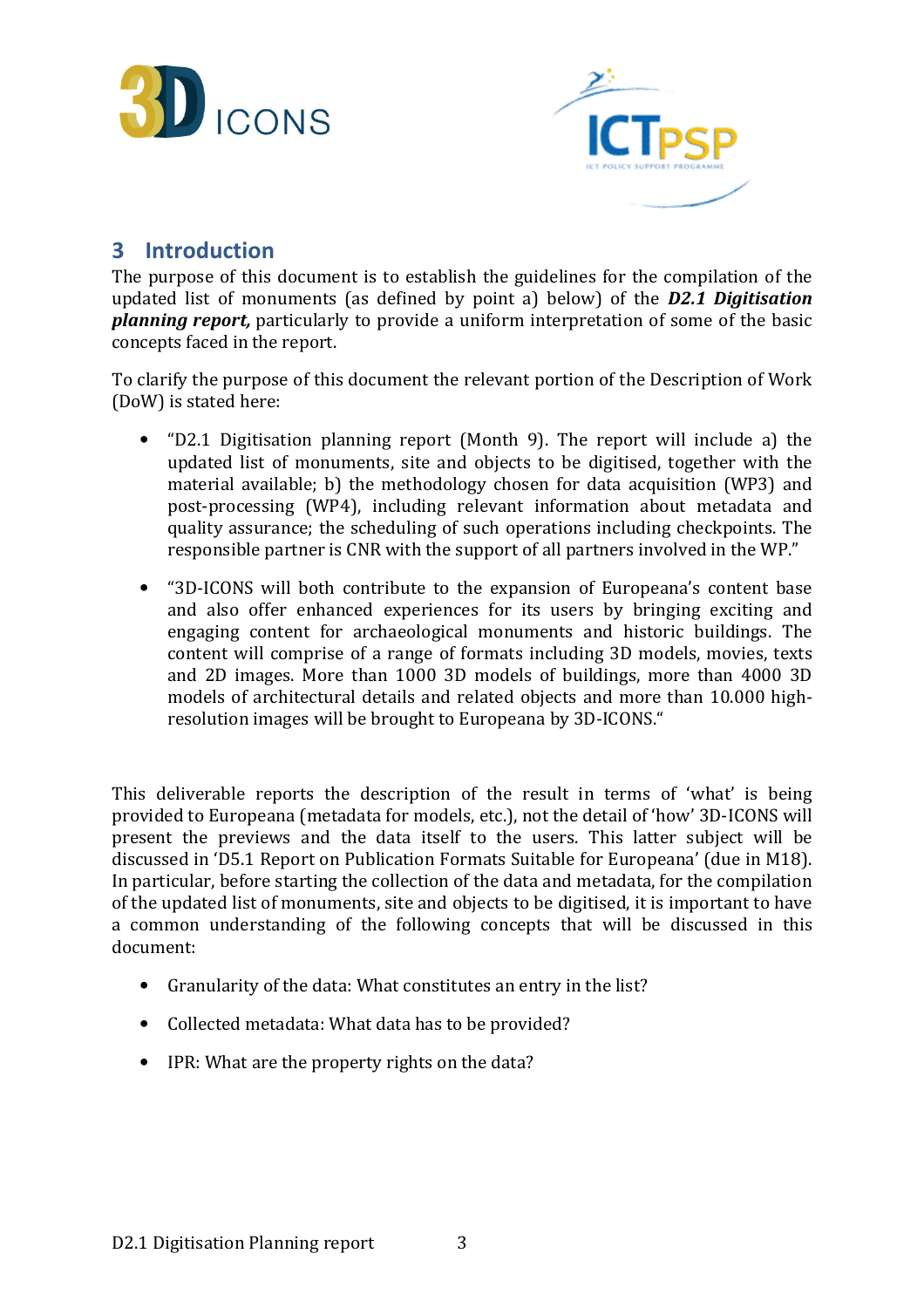



## 4 Granularity of the data

The project will provide for Europeana published 3D models organized as a set of "Monuments" "Cultural Entities", "Cultural Details", and "Models". In the following sections, *italic* text will be used to specifically denote one of these terms, in order to distinguish these from the generic descriptions of 3D models.

**Monuments** are logical containers that are used to collect the entities that are logically connected. In some cases, a monument coincides with a single main entity with which a 3D model is associated, but in other cases it is a more abstract way of collecting entities together. E.g. a museum that holds a collection of entities.

In practice, the main difference between the two cultural categories is that the *entities* in general are large architectural objects (such as buildings and sites) or very important sculptural pieces and the **details** are smaller sub-components of specific interest (such as a carving a gargoyle, a piece of furniture, a portion of the statue of particular interest, one character of a sculptural group, etc.).

For each entity or detail there is one or more corresponding actual 3D models. Models are finished 3D dataset for which the providers have completed the processing. Temporary range maps, individual scans or intermediate files are not to be considered models and should not be part of the assets.

Complete point clouds, assembled from multiple acquisitions, possibly with normal and color, can be considered to be **models**. It is not mandatory that models correspond to a textured surface object, but only that they represent the final step of a specific processing pipeline.

Different level of details of the same 3D model usually cannot be considered to be separate **models**. On the other hand, models that have been processed with different purposes can be considered different *models*: e.g. it is acceptable that for an *entity*, both the full model and a model that was specifically processed for its insertion in to an interactive platform can be considered as two separate models. Different acquisition campaigns of the same CH object should be considered to be different group of **models**.

To further clarify the concept, we can say that for 3D ICONS, a **model** is the combination of an actual 3D model and its metadata and paradata, i.e.: how the model was produced, serving which purpose, using which technology etc. Two models are different if they differ in any if their components, including metadata and paradata. So if a 3D model is obtained from another one with some meaningful processing (e.g. decimation) required for using it in a different context or purpose, which is documented in the new paradata, that 3D model is a different *model*. The following are examples of different *models*:

1. File model.ply having 3 million polygons, representing an old house, obtained with 3D scanning, and its metadata. Texture taken from photos. Made to document the house.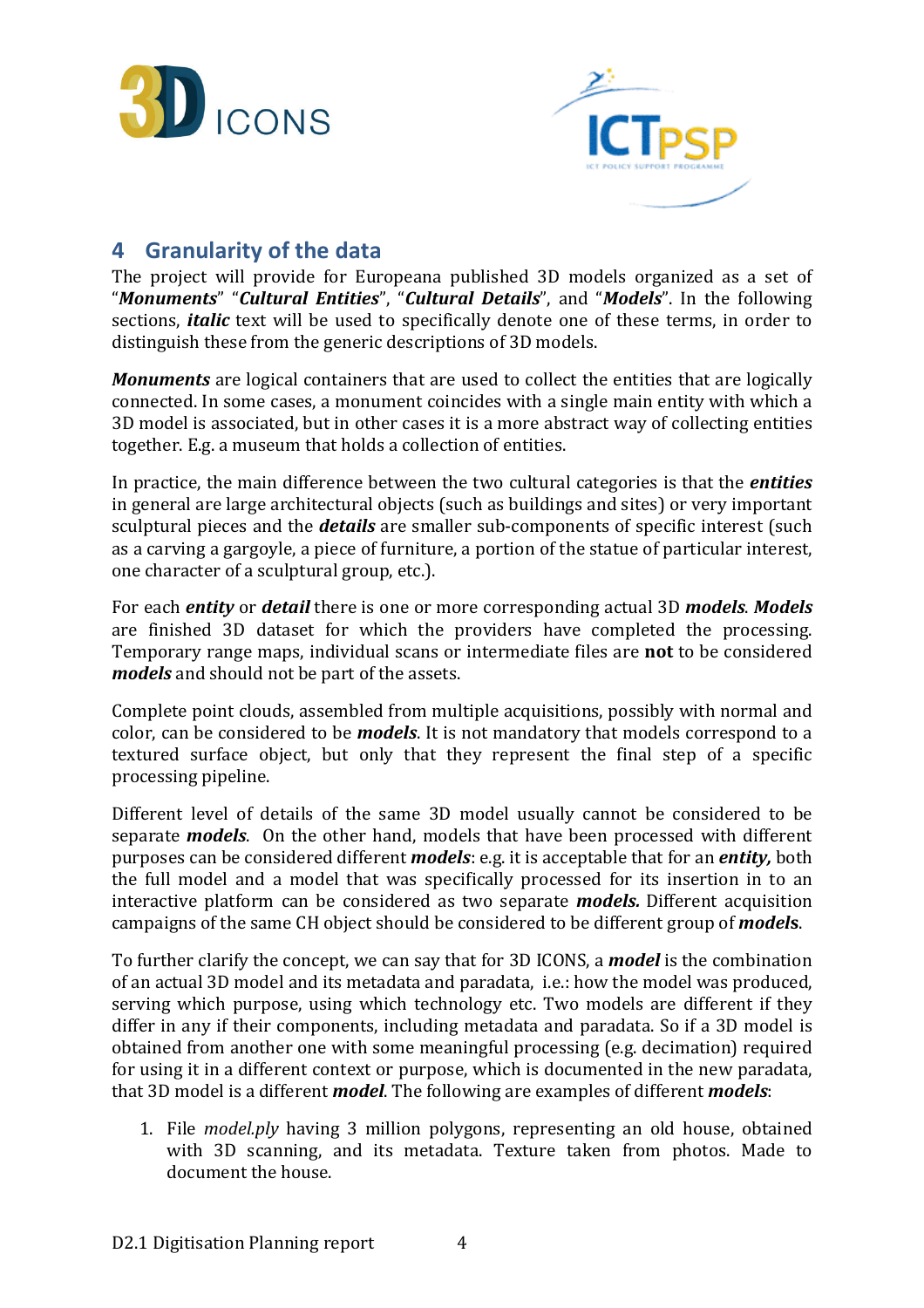



- 2. File model.ply having 3 million polygons (same as 1.), representing an old house, obtained with 3D scanning, and its metadata. Texture not as in 1. but taken from ancient paintings. Made to document how the house was 100 years ago.
- 3. File model.dwg obtained from model.ply using AutoCAD to re-model it, representing an old house, obtained with 3D scanning, and its metadata. Made to have a vector file for the purpose of structural restoration.
- 4. File model-b.ply, 30,000 polygons, representing the same old house, obtained from model.ply by decimation. Texture from photos. Made to display the house on a mobile phone.

This is especially important when dealing with some of the pre-existing datasets mentioned in the list of available assets in the DOW documents, like "the historic center of city X" or "the Y archaeological complex". In such cases, it is clear that the whole dataset, which is an entity per se, may (and should) also be split in sub-components, to fully exploit the available data.

There are a number of reasons for this choice:

- the global model of an architectural complex is available at a certain resolution X, while individual parts are available at a higher resolution. Adding these higher resolution components to the set will allow the user to access more detailed data.
- a single building is as famous as the architectural complex it is included in. The user may be interested in visualizing and accessing the data of this specific building/component.
- a single component/building has been acquired/modeled using a specific technology (different with respect to the entire complex), and preserving its individuality would make possible a more profitable use of the available data.

Since it is impossible to define a strict rule, based on precise measures, the rule of thumb that will be followed is that each 'self-contained' and 'noteworthy in its own right' building or component of an architectural complex, may be considered a separate *entity* for the asset database. The required level of 'independence' and 'famousness' needed to consider a single building, or a component of a larger complex, an *entity* its own right is delegated to each partner. The fact that a building has a dedicated page on Wikipedia could be a reasonable hint of it being a noteworthy building.

An easy-to-understand example can be found in the Piazza della Signoria in Florence. The 3D model of the entire square is an **entity** (and can be considered as the main entity). Famous historical buildings and architectural elements, such as the Palazzo Vecchio, the Loggia dei Lanzi, the Biancone Fountain, can be considered *entities* on their own. Other buildings of the square, even old, interesting ones, probably, fail to achieve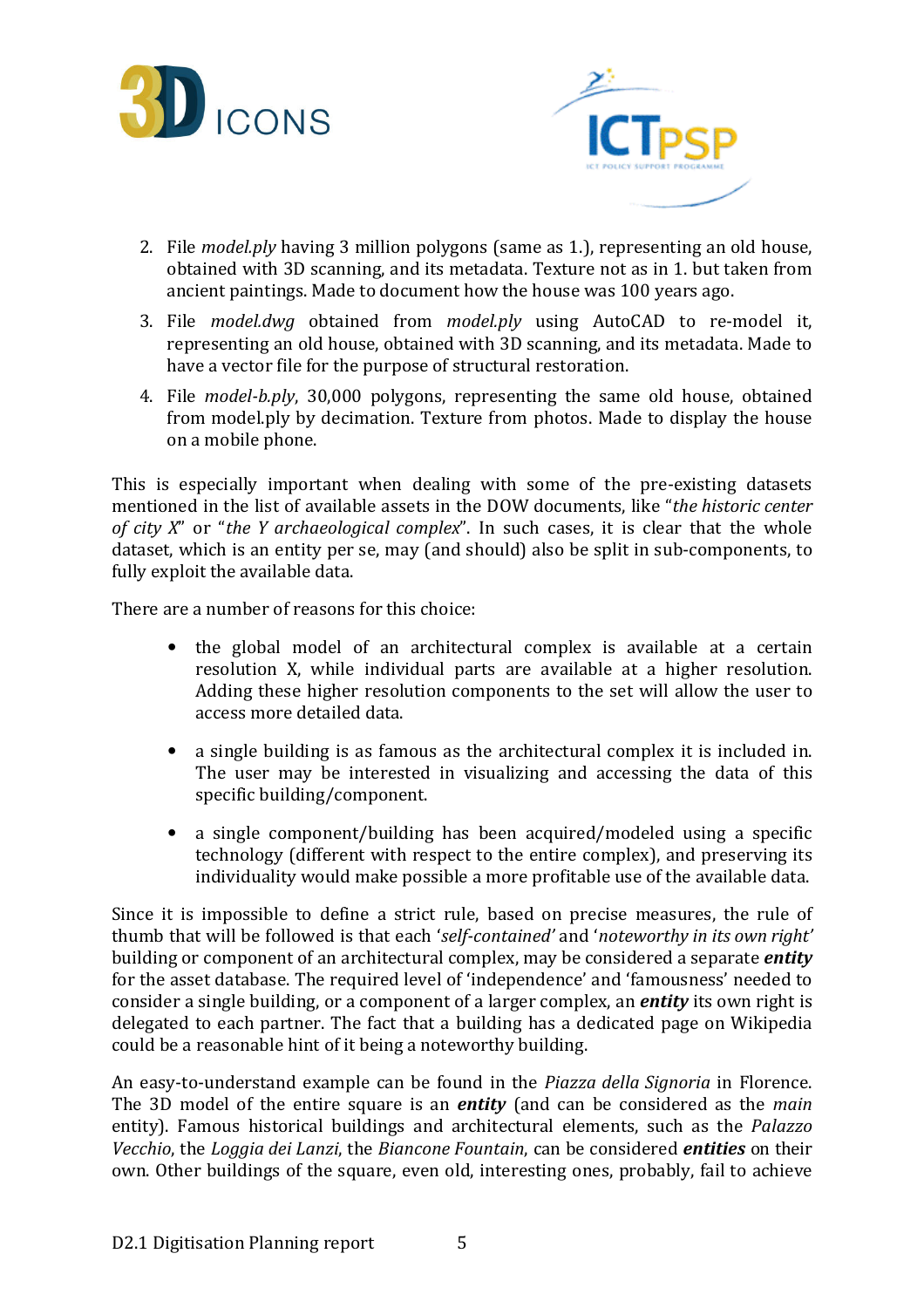



the same level of independence and famousness, and perhaps should not be considered entities on their own but details (of the Square).

Going below this level, the statues in the *Loggia dei Lanzi* should be considered 'architectural details' and may be included in the asset dataset on their own as **details** However the Biancone statue of the fountain, given its cultural and historical importance, may be considered an *entity* on its own but it is a borderline case. Other statues decorating the fountain should be considered **details**.

An entirely different case is the definition of the 'details'. Details are smaller components of the architectural complex or other objects related/contained in the complex that are of interest for the better comprehension of the whole complex.

Here the rules are more relaxed. Th main point is probably that the **details** are somewhat relevant for the comprehension of the whole *entity*. Again, the decision of which components/objects/'related artifacts' may be eligible for the inclusion in the asset database is delegated to each partner. A basic idea is to include for each *entity* those **details** that may be of interest for tourists or scholars.

Clearly it does not make much sense to include as *details* objects that are only slightly related to the main *entity*. Example: when providing models for Stonehenge, it is questionable to add as *details* a 3D reconstruction of the stone-erecting mechanism.

Adding the *entire* content of a building as *details* is a more delicate case. If it is relevant, like the objects in a museum or the furniture in a famous building, it should be done otherwise it could be questioned. Again the final decision of which **details** may be eligible for the inclusion in the asset database is delegated to each partner.

#### 4.1 Large and Small Models

In the DoW, in section B.3.2.b. Work plan, in the Performance monitoring table, two rather ambiguous terms have been used: *large models* and *small models*. To have a unified interpretation of these indicators, we will refer to the largest physical dimension of the represented object and use the following classification table:

| <b>Class</b>                           | <b>Physical size</b> |
|----------------------------------------|----------------------|
| Architectures, scenes, large monuments | >50m                 |
| Smaller monuments and interiors        | 10m to 50 m          |
| <b>Statues</b>                         | 2m to 10m            |
| Large artefacts                        | 0.80m to 2m          |
| Medium artefacts                       | 10 cm to 80 cm       |
| Small artefacts                        | 2cm to 10cm          |
| Very small artefacts                   | < 2cm                |

Table 1: 3D Model Size Classifications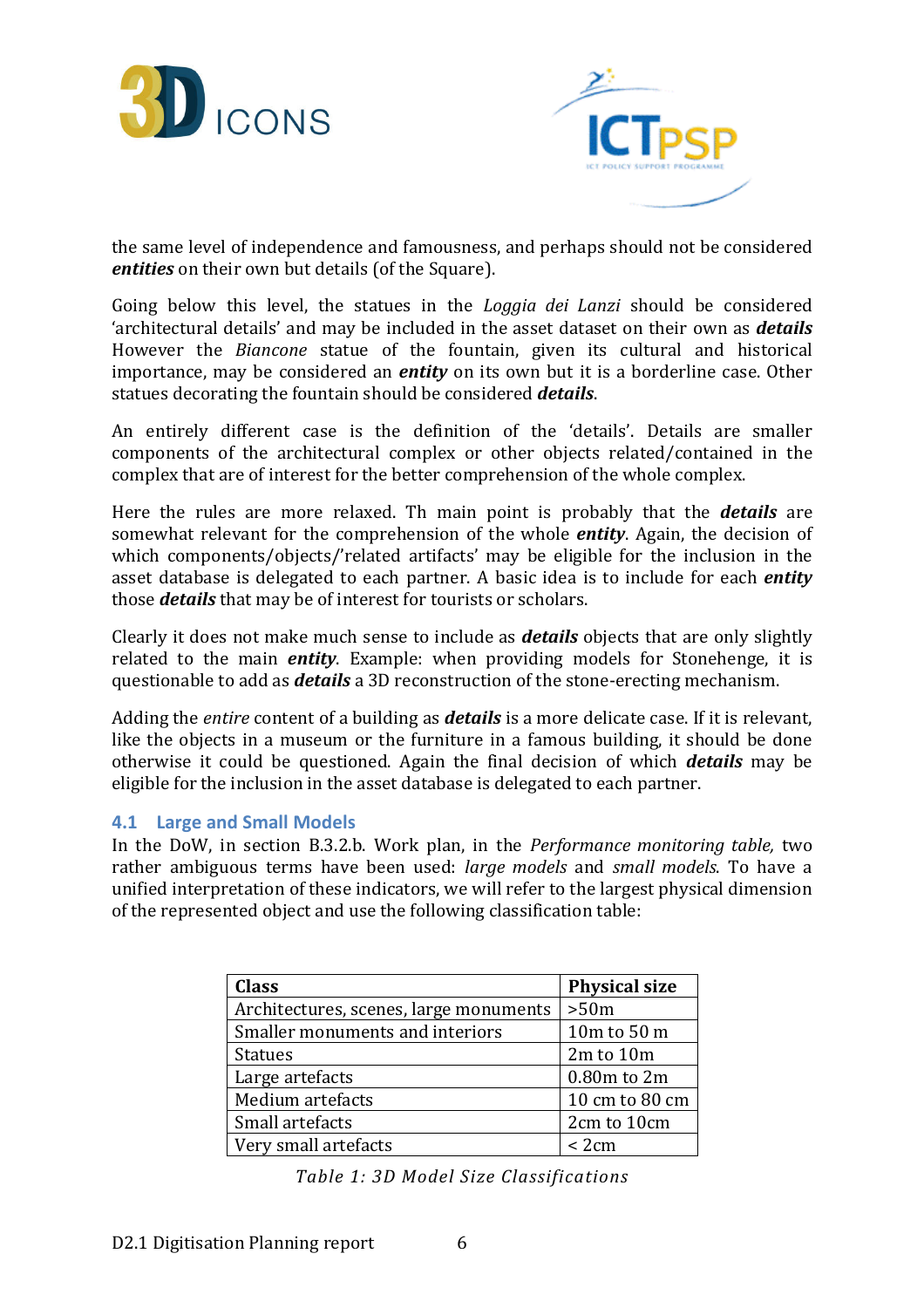



This classification defined in Table 1 will be used to categorize the size of the various models produced during the project and to monitor and assess the progress of the digitisation efforts.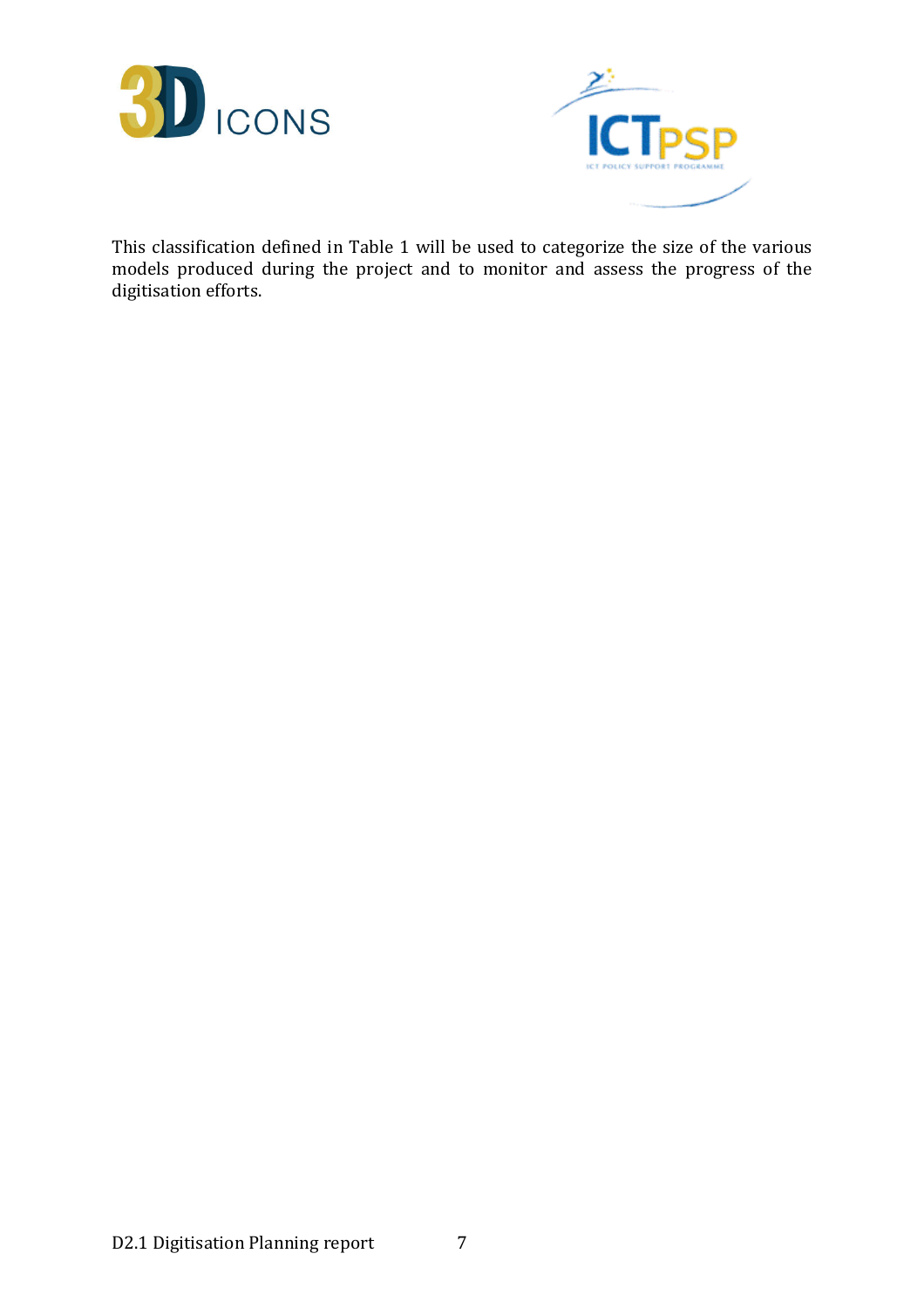



## 5 Metadata

The scope of the 3D-ICONS project is twofold:

- Making available 3D content for Europeana;
- Developing a metadata schema able to capture all the semantic information present in the digitisation process (provenance) and in understanding and interpretation of data objects (paradata).

While as far as the data-acquisition, data-capture and publication of 3D cultural object are concerned, the existing technologies allow the former scope to be easily dealt with, the latter, being innovative also for Europeana, has to be addressed with particular attention.

3D-ICONS has identified a need to capture metadata relating to the digitisation processes used and the provenance of 3D models to make it clear to end-users how and why a particular reconstruction was produced.

One of the tasks of 3D-ICONS was, therefore, to update the CARARE schema by adding classes or entities and properties that would have made the original schema compliant to the 3D-ICONS requirements. Besides, as CARARE works like an intermediate schema between existing European standards and the EDM, another step was to check the compatibility between CARARE and the latest developments in the EDM. In Deliverable D6.1, both issues will be addressed and discussed with special attention given to an extension to the CIDOC-CRM called CRMdig. Thanks to the recent developments of integration between CARARE and the EDM, and to the publication of object templates of the EDM, the updating of CARARE results are simplified. The last OWL version of the EDM has been aligned to CIDOC-CRM Core Classes and some properties of CIDOC-CRM has been reused in EDM allowing a more simple integration of CRMdig into EDM.

The areas of interest of provenance and paradata are innovative for the CARARE schema but it is possible to add this information without changing substantially the original schema and the mapping to the EDM.

More detailed information about the metadata schema adopted by 3D-ICONS is available in Deliverable D6.1 "Report on Metadata and Thesauri". This also addresses the quality assurance methods adopted for the metadata.

For the collected data some information was also gathered that was needed for a preliminary assessment of the quality, usability and usefulness of the data.

screenshot(s): at least one good view of the entire object, if possible some details. The detail shot should aim at showing the 'best' parts of the model as well as the 'problems' or limitations of the model. We will provide some guidelines for the screenshots (minimal resolution, background, shading).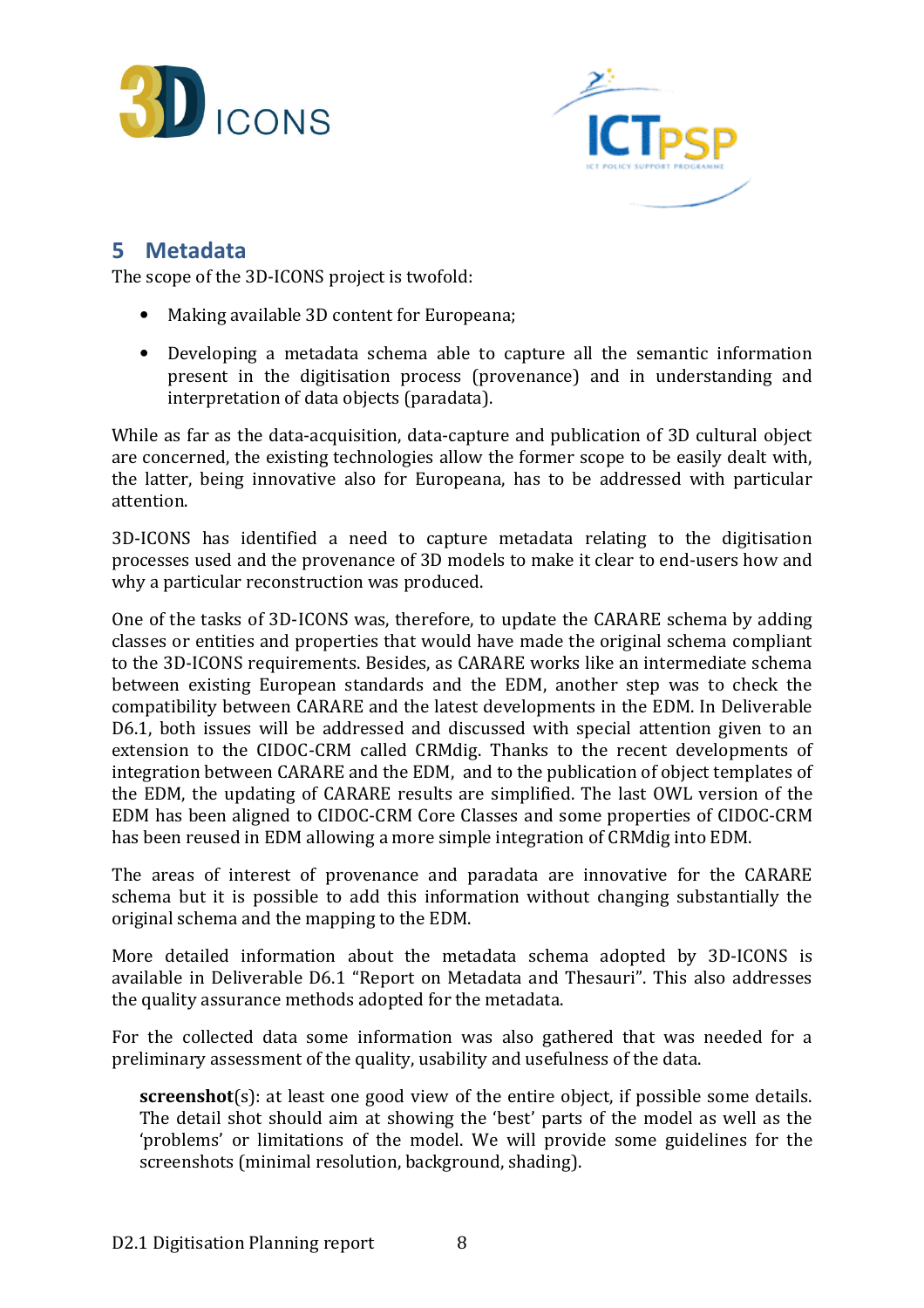



technology used: 3D active scanning range sensing (specifying if laser scanning with triangulation, laser scanning with direct distance measurement (TOF, Phase Deviation, FM-CW), structured light, TOF, interference, conoscopy, etc.); 3D passive techniques as photogrammetry and dense stereo matching, freeform surface- or volume-based modelling (from historical data, archaeological hypotheses, etc.).

colour information: specify if the model has some appearance information like pervertex colour, texture map with parameterization, multiple texture maps with parameterization, projective texture(s), photos aligned with the 3D data.

normals: for point clouds datasets, specify if the points have normals.

software used: the software(s) used in data processing.

available resolutions: specify the size (in Vertices and MB) of the master model, and of the available reduced resolution models; this is important for very large datasets (where special tools are used to generate the larger LODs), it is clear that for smaller datasets (less than 10M triangles) it is possible to generate every possible resolution.

sampling resolution: if the 3D model has been created using sampled data, the sampling rate of the measurements, in terms of minimum/maximum. If multiple 'scans' have been carried out, this value may vary quite a lot from one scan to another or from one part of the object to another; a min-max value will be enough.

Reconstructing resolution: the resolution used to generate the master 3D model from raw data; this does not mean the current triangle count of the model, but the detail/accuracy at the moment of the creation of the master model. If some simplification of the model is performed we should report the error introduced with such an action (in most cases it is less than the reconstruction resolution).

problems: a description of problems of the dataset, like incomplete areas, noisy data, errors in sampling/alignment/reconstruction (this is just for internal use, to know in advance possible problems in manipulating the dataset).

In order to collect usable metadata, a thesaurus will be provided for the above items.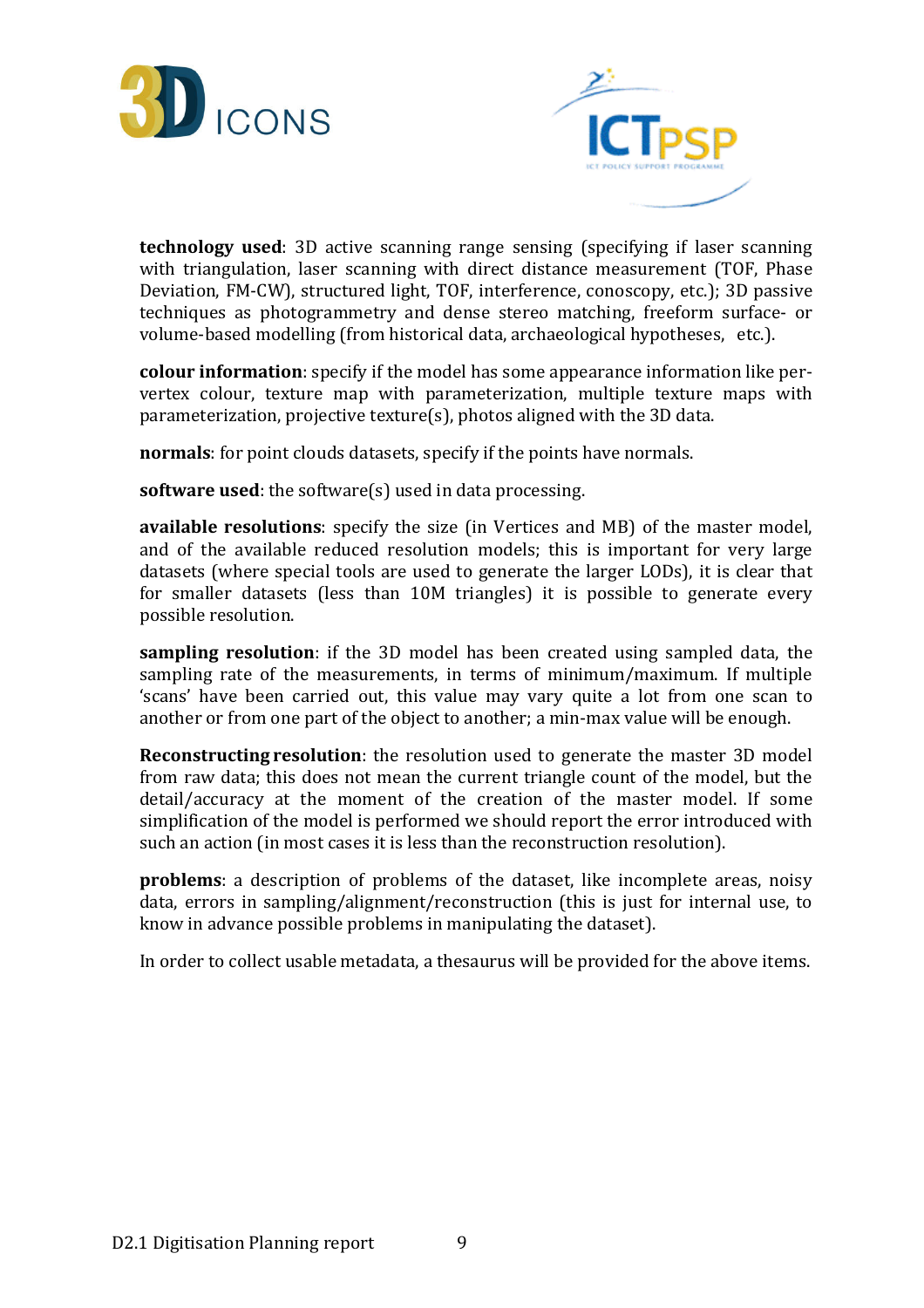



## 6 IPR

It is well known that the intellectual property rights of 3D scanned dataset can be very complicated. While it is hoped that a major legal position could be stated by some of the major legal authorities in Europe (like, for example, the Italian Ministry of Culture), the project recognizes that it has to manage the fact that most of the data will not in practice be freely available to the casual user.

The possible interpretation of the actual intended use of the 3D data in Europeana could range between the two following extremes:

[Restrictive] Only the metadata about 3D entities collected and produced during the scope of the project are supplied to Europeana. There is no direct access to the 3D data for the general casual user, but in the metadata there is clear information about how the 3D data may be accessed and the physical person responsible for the data who should be contacted about this.

[Liberal] All the data collected/produced are directly available to any user of Europeana either in a direct downloadable format, or as a link to some repository, or as a 3D model directly viewable on a modern browser.

The choice of the strategy that should be followed should be done as soon as possible and 3D-ICONS will start a discussion on these points. This has been started in D7.1 Initial Report on IPR Scheme.

It is not the purpose of this report to address here many of the issues that are closely related to this point, like for example who will physically keep the data, the existence of a repository, the exact way of accessing the data, etc., but just to ensure that the project starts collecting all the relevant information that will be needed.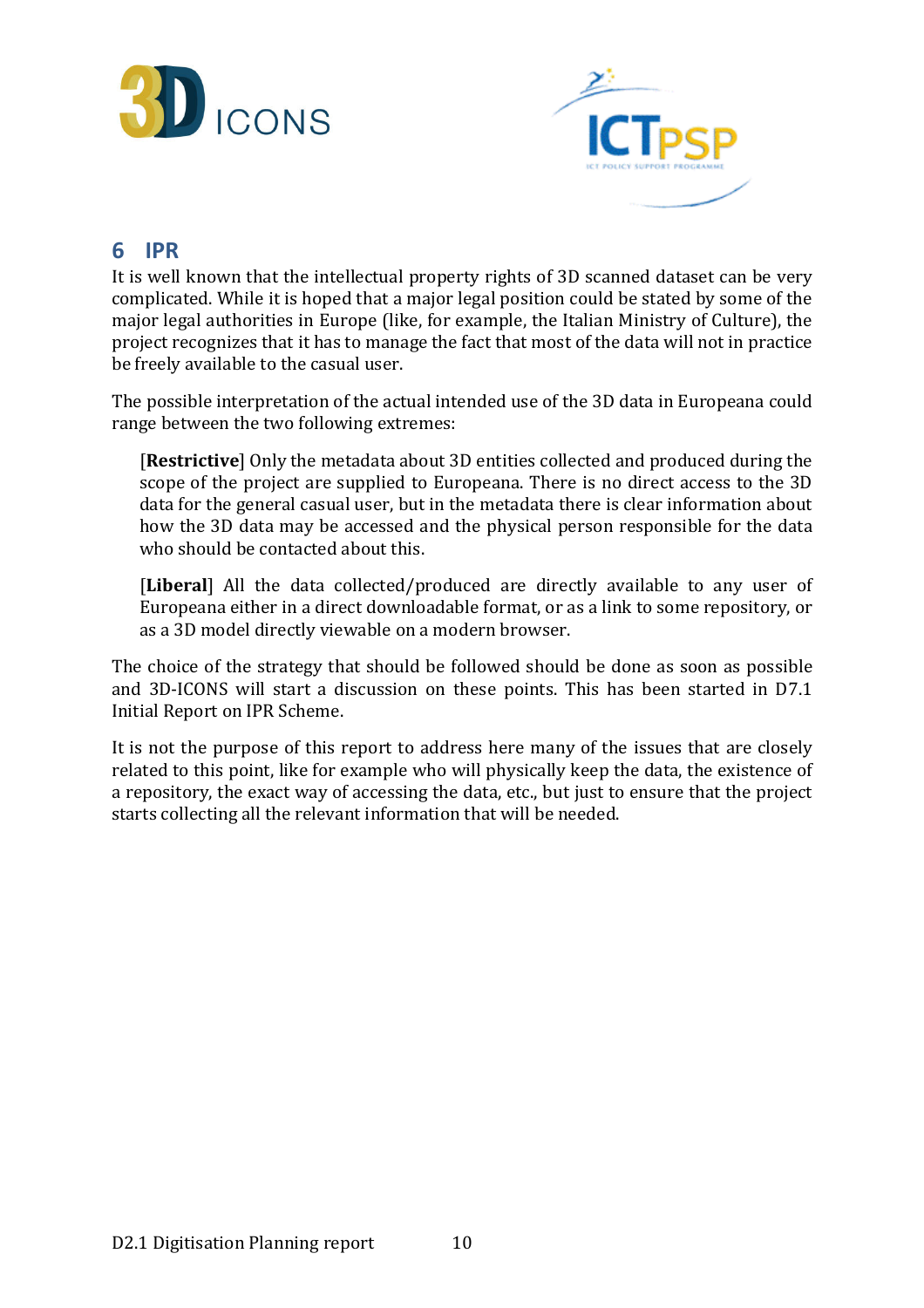



## 7 Methodology for 3D acquisition

The objective of the discussed 3D acquisition technologies is to provide an accurate, measurable, consistent, sourced set of 3D representations that 3D-ICONS would like to collect, archive and organize.

In this section the main technologies/methodologies currently available for these purposes and that have been used to produce the data listed will be briefly discussed.

Historically, an artefact under analysis has been documented by textual description, including dimensions and more recently augmented by photographs. However individual photographs can only record appearance from one direction and the need for enhancing a single view has led to the use of multiple images to improve 2D documentation of 3D objects. As the number of 2D views increases the effective documentation covers more of the underlying 3D object. Here the intent is that sufficient documentation is recorded to create a complete 3D representation, which can then be stored, analyzed and viewed from any direction. Volumetric models with internal structure and models incorporating kinematic properties may be required for full documentation of 3D objects and assemblies, but these are not produced directly by the recording technologies but, rather, require additional processing and modelling.

In recent years the development of the use of techniques for data capture about the surface of three-dimensional artefacts has allowed more geometrical and structural information to be recorded. Several approaches have been developed, each of which addresses different circumstances and records different characteristics of the 3D artefact1. The capabilities of different technologies vary in terms of the resolution of the scanning devices; the operational requirements, the ability to operate in different environmental conditions, their requirement for trained personnel in their operations. Some technologies may enable internal microstructure as well as the general geometry of cultural objects to be studied.

Active range sensing technologies work without coming into contact with the artefact and hence fulfill the expectation that recording devices will not come into physical contact with the artefact. In addition, their luminous intensity is limited to relatively small values and thus does not cause material damage (e.g. by bleaching pigments). These two properties make them particularly adapted for the applications in Cultural Heritage, where non-invasive and non-destructive analyses are crucial for the protection of heritage.

Different families of 3D capturing technologies have different properties and can be used according to the nature of the artefacts to be recorded, operational imperatives and the environmental conditions. There is already considerable experience in the 3D-

 $\overline{a}$ 

<sup>1</sup> F. Blais (2004): A Review of 20 Years of Range Sensor Development: Journal of Electronic Imaging Vol. 13 Issue 1 pp.231-255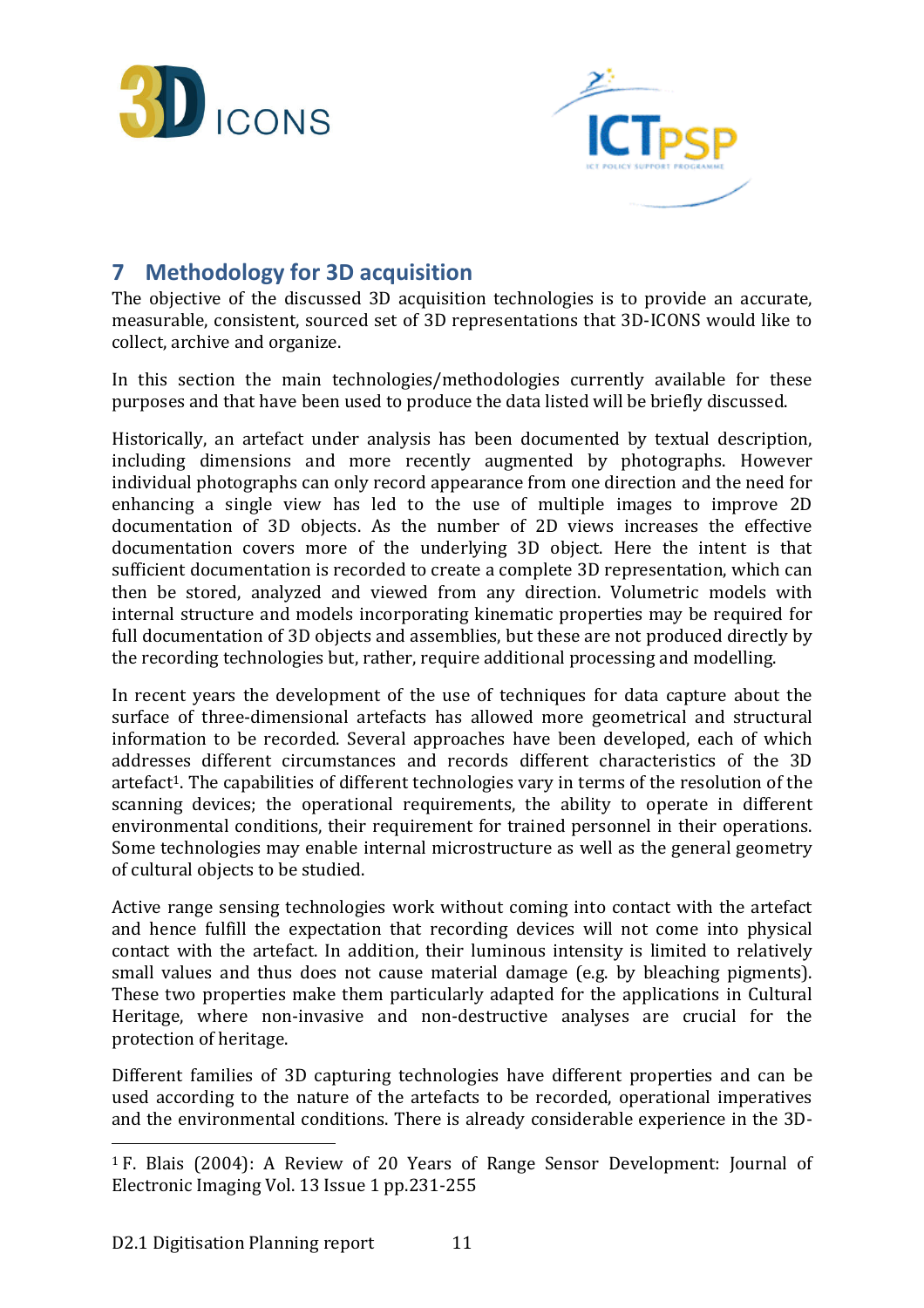



COFORM consortium about the use of such technologies in the field to undertake digitisation campaigns and create an inventory of cultural sites. However, there are significant variations between their capabilities, which must be taken into account in formulating campaign strategies.

The main techniques for the digital capture of 3D shapes are triangulation-based sensing (active), distance-based sensing (active) and image based reconstruction techniques (passive). (see Figure 1 below).



Figure 1: Taxonomy of 3D data capture

For the reasons outlined above, methods of 3D acquisition, which require physical contact, are excluded here. All of these techniques have, as the end point of the documentation, a model of the surface, produced as a set of points in 3D, with alternative methods of constructing a surface on which all the points lie, and, eventually, a colour texture which is attached to the surface at any point. However, the different acquisition technologies affect the inherent characteristics and suitability of the resulting data.

For example, triangulation techniques can produce greater accuracy than time-of-flight, but can only be used at relatively short range. Thus, where great accuracy is a requirement, it can normally only be provided with access to the object to be digitised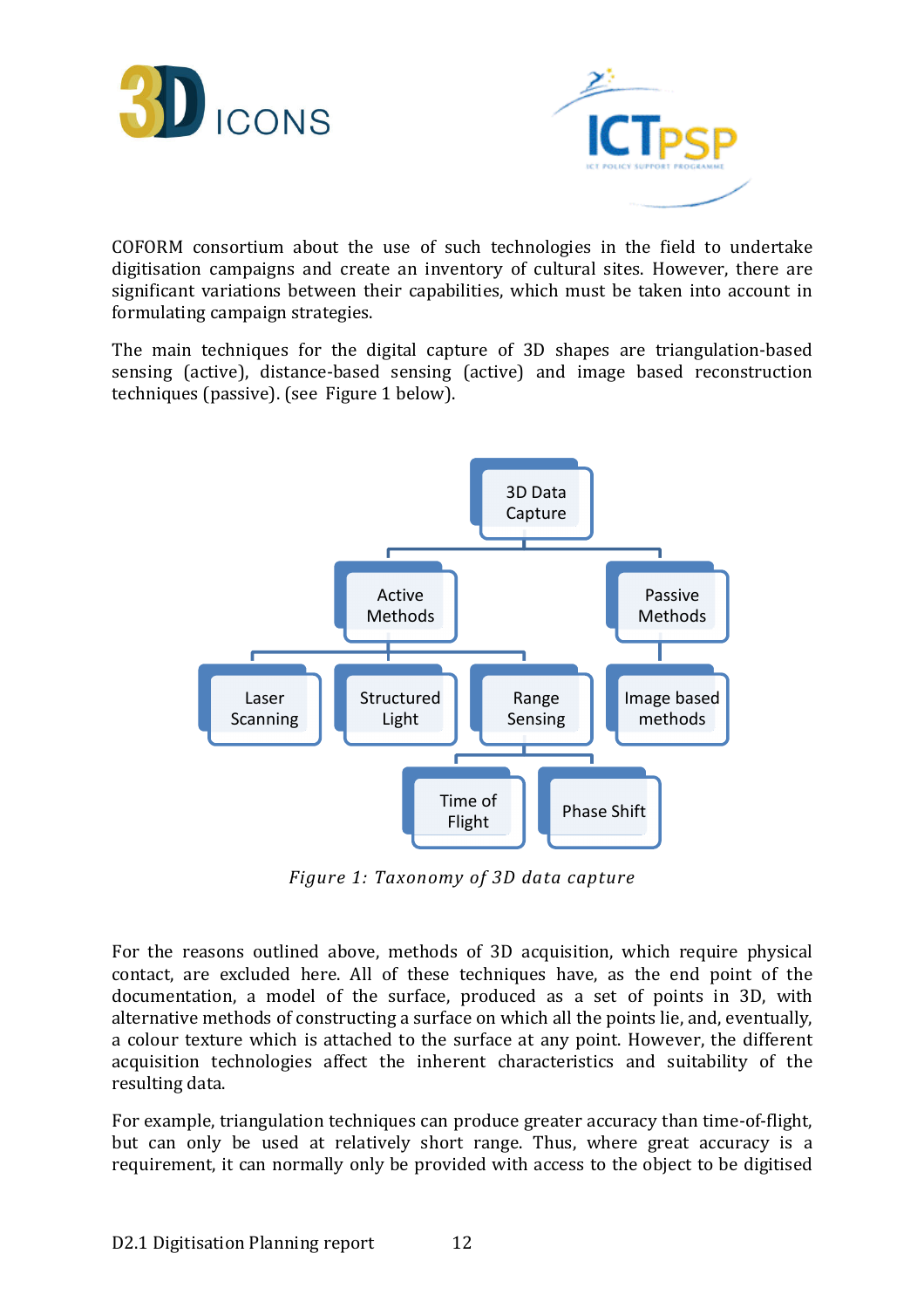



from perhaps less than 1m and thus, if physical access to the artefact is difficult or requires the construction of special gantries, other constraints come to bear (e.g. using non-invasive techniques and limitations of cost in digitisation). Alternatively, if on a specific site physical access is impractical without unacceptable levels of invasive methods, then sensing from a greater distance may require direct distance measurement techniques (TOF, Phase Deviation) and the results with current technologies may be less accurate.

These limitations of specific technologies are not user requirements – the user may require a level of accuracy and costs for their application to be practical and any technology that can deliver this combination would meet these requirements. However, for practical implementation in the current state of the art, a specific combination may limit the technologies that can deliver.

In all cases, the sensors deliver a set of views that give the depth from the sensor of each visible point on a surface. To document a complete surface including occlusions, several scans need to be aligned and combined. The methods used to complete this process are an intrinsic part of the documentation technique and may be built into the package available from a particular scanning tool. This challenges the definitions of what might be considered the 'original' raw data from the point of view of user requirements that include storing 'original' data for potential later processing as the combination techniques improve. However, it remains the case that many users believe that longterm preservation of the 'raw' data is a requirement, without an in-depth understanding of the implications of the requirement or an agreed interpretation of the definition of 'raw' in this context. Indeed the definition will vary according to the technology in question and genuinely raw data may be less useful than the first stage of processed data in the longer term. The user requirement is probably best expressed as the longterm storage of the initial data produced as input to application level processes.

Part of the processing that leads to the creation of a complete 3D model involves the recognition and removal of any parts of a scan that do not record the artefact itself but the background to it in the scanning location. This cleaning of the scan data is another aspect of the complete recording process and as such is a potential opportunity for errors to become introduced. User requirements are for the background to be safely and easily identified and removed from the raw scans. This process also complicates the definition of 'raw' data and the perceived requirement for its preservation.

There is a well-recognized need for the recording process to include information about the specific hardware and software used in the process and increasingly instruments are designed to include this data automatically. Some instruments also include some environmental data automatically e.g. date, time, and GPS recording are becoming commonplace and the likelihood of recording of other items (e.g. temperature) is increasing. This trend is likely to continue.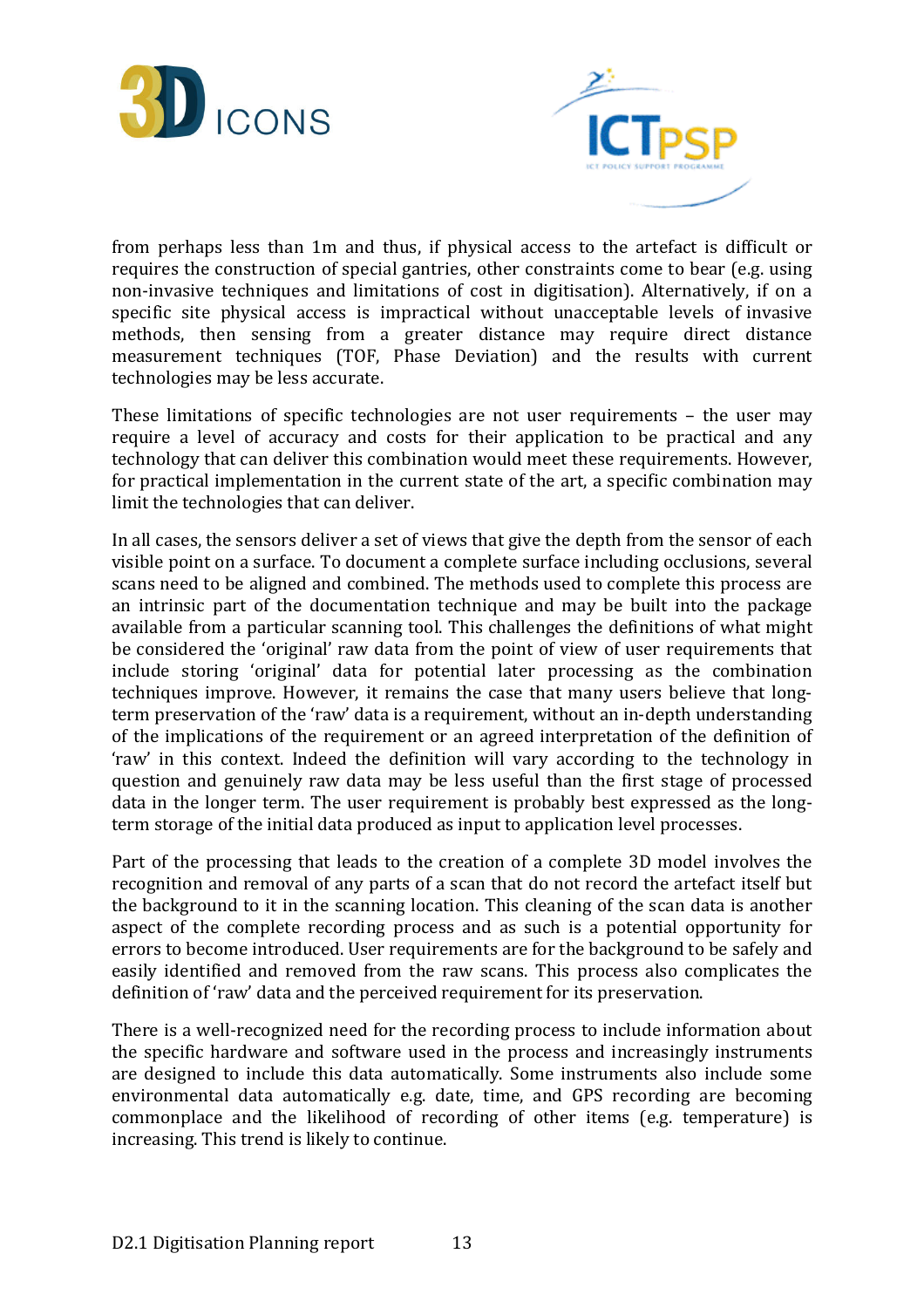



A triangulation based laser scanner normally consists of a laser source (generally a laser diode,) and a camera. The laser light reflected from an object is acquired by a CCD camera and 3D data is then created by triangulation to determine distance information. The working principle is based on the optical triangulation: a light source illuminates an object and an image of this light spot is then formed, by means of a lens, on the surface of a linear light sensitive sensor. By measuring the location of the light spot image, the distance of the object from the instrument can be determined, provided the baseline and the angles are known. This type of instrument therefore computes the 3D position on the surface based on triangulation.

#### 7.1 Structured-light range devices



*Figure 2: La Gioconda, Mona Lisa*, painted by Leonardo da Vinci, inv. n. 779, Paintings dept., Louvre Museum. Acquisition with structured light.

Three-dimensional acquisition using a particular pattern of white light is called 'structured light' or 'fringe projection' 3D acquisition. It consists of projecting a series of alternated dark and bright stripes on an object and to record the deformed patterns of light with a camera. The projector and the camera being usually fixed on a rigid column, and forming a known angle, it is possible to measure all the parameters of the triangle formed by the camera, the projector and a projected fringe (Figure 2). The projection of structured light on an object can be observed from a different perspective as a deformed pattern according to the shape of the object. Structured light systems are therefore an alternative triangulation method.

Triangulation methods can achieve the greatest accuracy of current technologies with accuracy below 0.2mm depending upon the instrument and the scanning setup. Where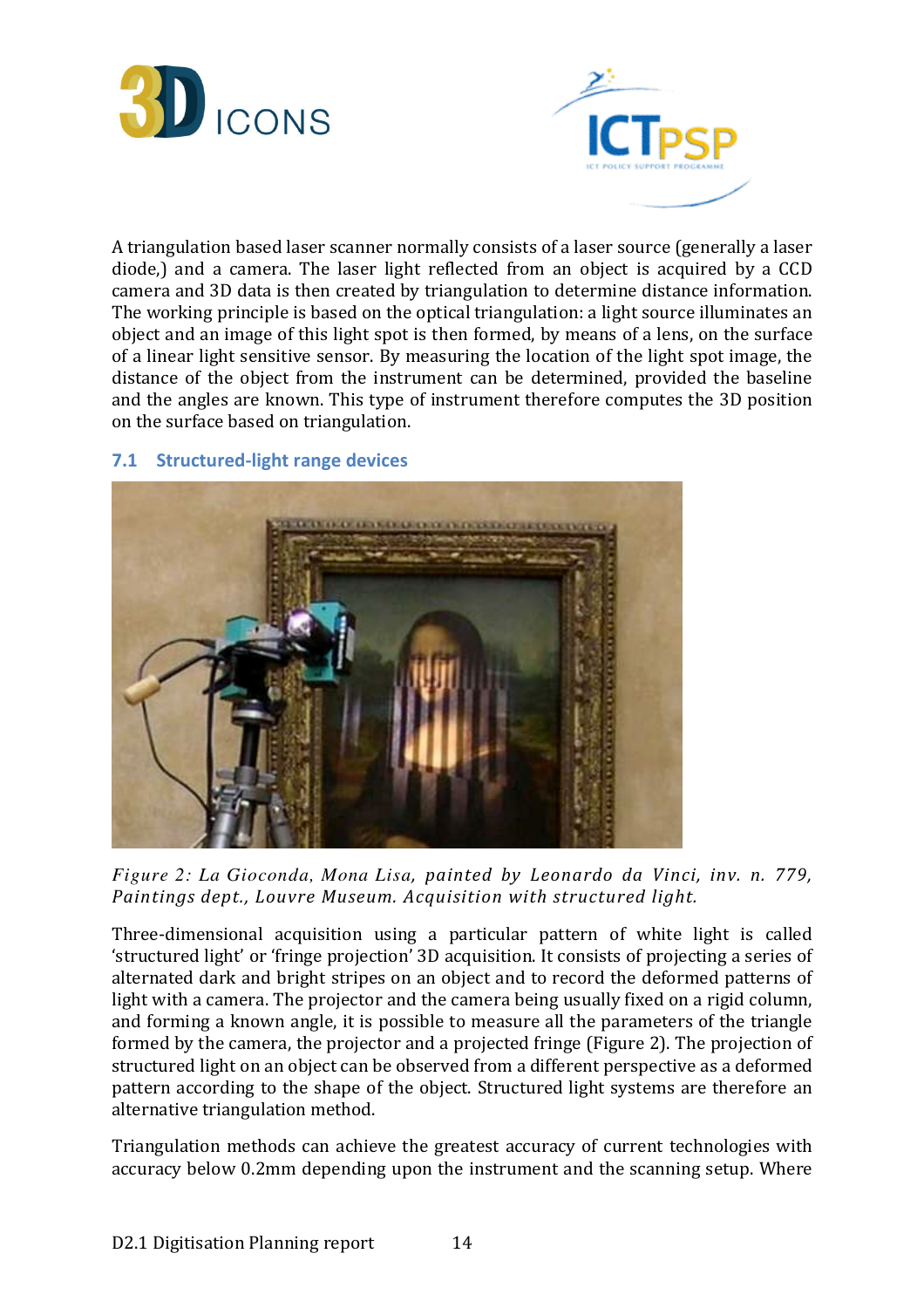



the object surface has overhangs and parts that are not directly visible, the scans presents holes and missing parts. Most of these gaps can be filled by and combining scans from several different orientations.

#### 7.2 Direct Distance measurement

Time-of-flight scanners (also called ranging scanners) are a large set of devices that are able to get punctual distance information by exploiting a pulsed laser beam that is reflected by the surface of the object to be scanned. Most of these devices are based on the measuring of the time spent by the light to return to a laser receiver to compute the distance of the point of reflection, using an assumed speed of light. Ranging scanners are able to measure much longer distances than instruments that work by triangulation. They are, however, less accurate and especially so at close range. The accuracy is between a few millimetres and two or three centimetres, depending to some extent on the distance between the object and the scanner (object distance). Other techniques based on or phase-shift approaches are now getting common and are able of greater precision (at the expense of a slower acquisition speed)

Time-of-flight scans may provide a wider reference framework into which the results of more accurate triangulation scans can be placed.

#### 7.3 Image Based Technologies

Photogrammetry is the analysis of two-dimensional photographs to extract threedimensional information. At least two images are necessary to reconstruct a threedimensional model of the object. Homologous points are set on the pairs of images, the intersection of light rays going from an object point to a camera allows to produce the three-dimensional co-ordinates of the points of interest. This technique operates on the same principle as the human vision system. The main advantages of such an approach are the simple instrumentation needed, usually one or more digital cameras, and the speed of acquisition. The accuracy of the digitised models, however, is tied to a number of different factors (baseline, accuracy of calibration, adequacy of the reflectance behavior of the object) and can vary a lot from microns of small object acquired in very controlled laboratory settings to tens of decimeters for real-world architectural entities.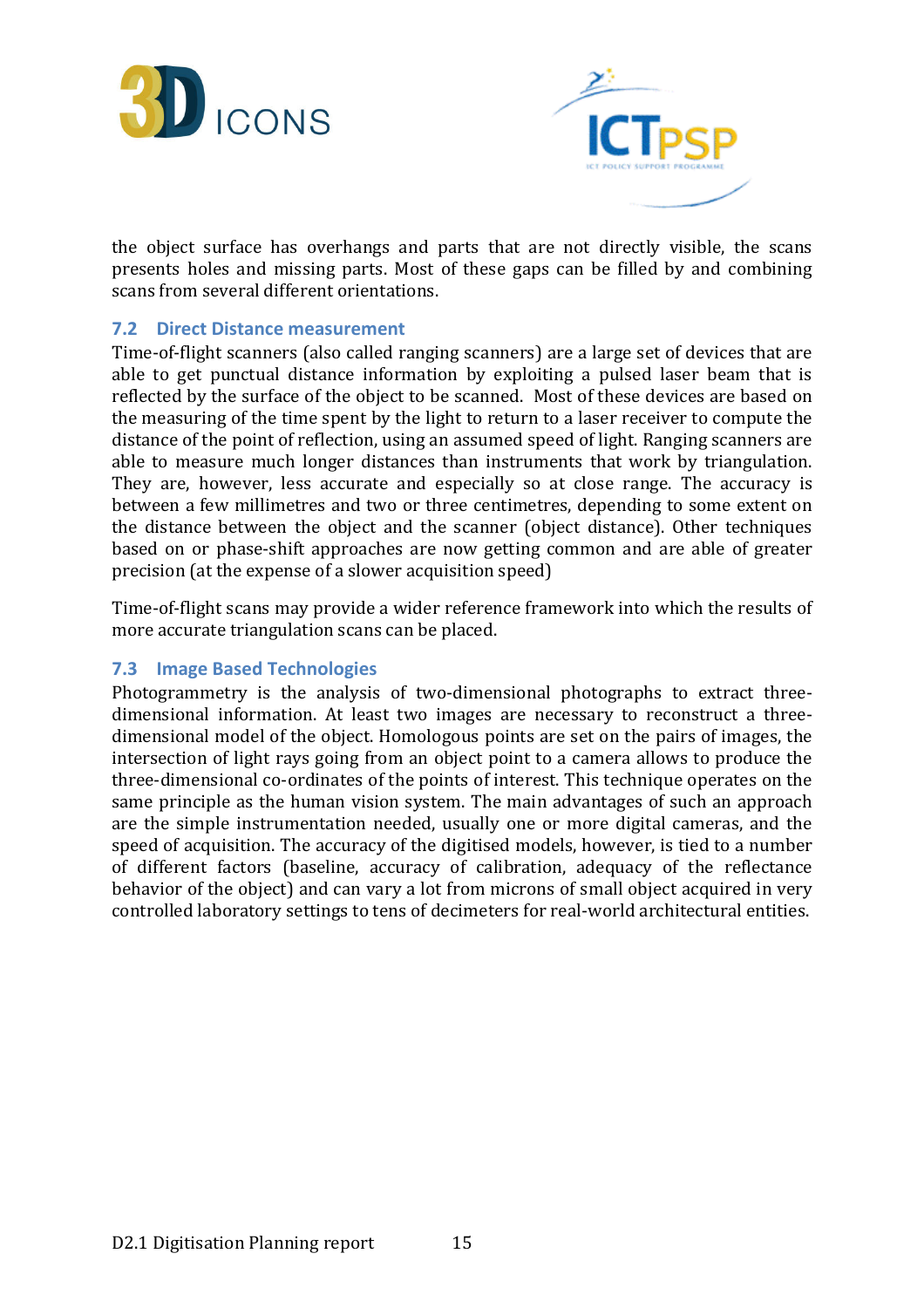



## 8 Methodology for Post Processing

The post processing methodology concerns three main aspects: the geometric reconstruction, the visual enrichment and the semantic structuring of the model. According to the final representation purpose (documentation of the actual state of the artifact, virtual reconstruction of hypothetical past states, visualization of temporal transformations, etc.). 3D digitisation can be integrated in a more complex representation system including other graphic sources (such as plans, cross-sections, elevations, sketches, paintings, etc.) and requiring the semantic structuring of the artifact morphology.

#### 8.1 3D geometric reconstruction

3D reconstruction techniques will be chosen according to the morphological complexity of the artifact and to the desired (or needed) degree of consistency with the real object. The list of techniques below is ordered from techniques providing a high geometric consistency with the real object to the techniques introducing increasingly approximations.

- Automatic mesh from a dense 3D point cloud;
- Interactive or semi-automatic reconstruction based on relevant profiles:
- Interactive or semi-automatic reconstruction based on primitives adjustment;
- Interactive reconstruction based on technical iconography (plans, cross-sections and elevations);
- Interactive reconstruction based on artistic iconography (sketches, paintings, etc.).

#### 8.2 Visual enrichment

With regard to the visual enrichment of 3D reconstructions, this project will focus primarily on techniques based on the acquisition of the real visual appearance of surfaces that are consistent with the geometry of the object (image-based techniques). Moreover, other techniques for enriching visually the 3D geometry (e.g. hypothetical reconstruction) will be taken into account:

- Texture extraction and projection starting from photographs finely oriented on the 3D model (e.g. image-based modeling, photogrammetry);
- Texturing by photographic samples of the real materials of the artifact;
- Texturing by generic shaders (e.g. procedural texturing, the appearance of the surface is automatically generated according to some parameter, adequate for certain class of materials like stone, wood etc.).

#### 8.3 Semantic structuring

3D geometric reconstructions can lead to a representation of artifact shapes composed by a single geometric mesh as a collection of separate geometric entities structured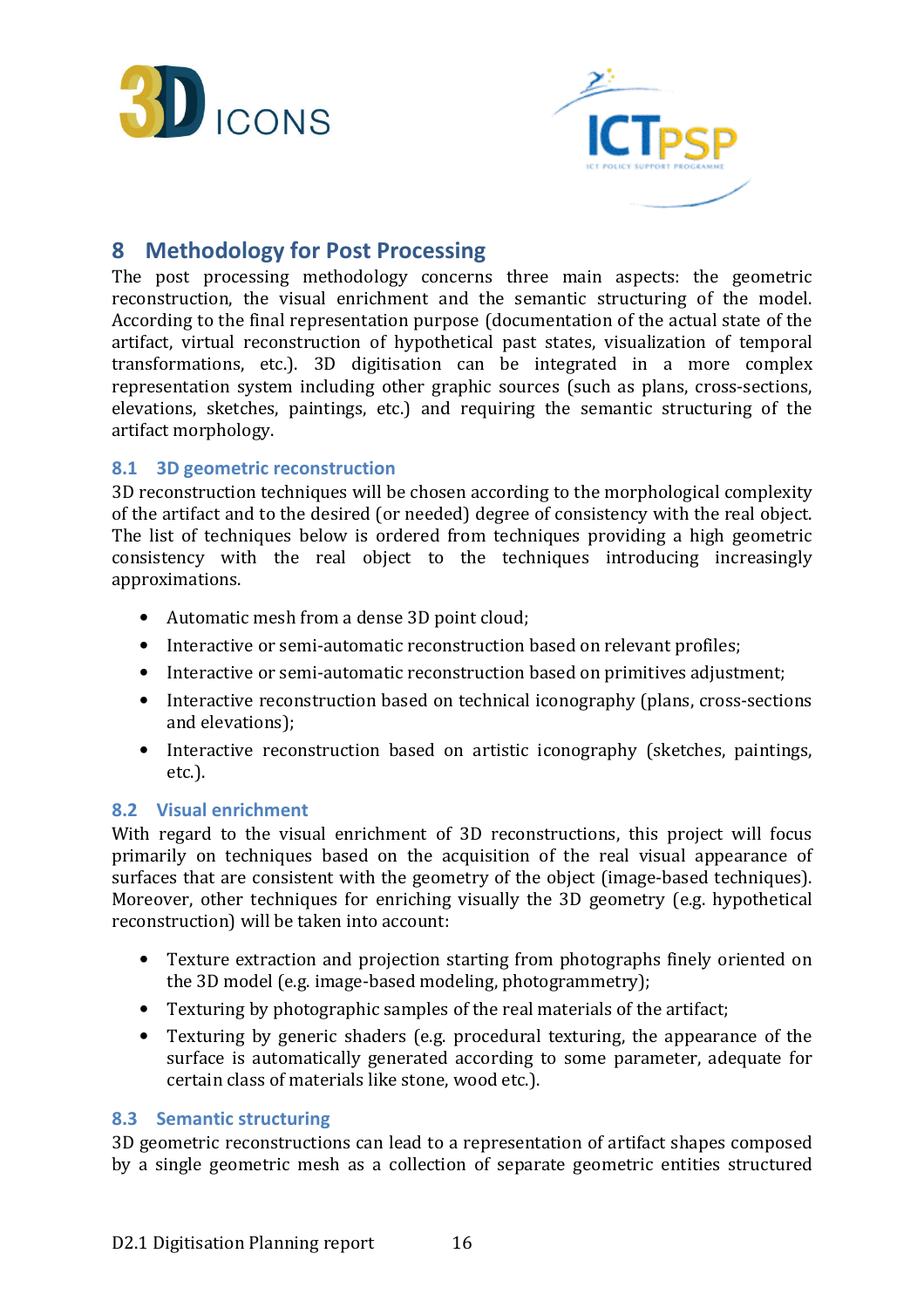



according to several criteria. Depending on relevant documentation and disseminations purposes, a semantic structuring of the 3D reconstruction will be chosen. In some cases, this step will be conducted collaborating with a scientific officer in order to ensure consistency in structuring the 3D entities according to metadata.

The 3D model resulting from the geometrical reconstruction will be structured in different ways:

- Decomposed in entities
- Decomposed in entities hierarchically organized (e.g. architectural layouts)
- Decomposed in entities organized in classes (e.g. materials of types of elements)

The semantic structuring of 3D models is directly related to the strategies for linking 3D models to metadata or other documentary sources (link to the WP5: Publication of content online). According with the structuring of 3D models, heterogeneous data will be linked to:

- The 3D representation to the entire object (such as descriptive information accompanying a complete 3D model);
- Relevant parts of the 3D representation of the object (heterogeneous data are structured according to the structure of the 3D model);
- A model of semantic description of the object (heterogeneous data are connected on one side to the parts of a 3D representation and on the other side to general concepts – e.g. ontology);

#### 8.4 Hypothetical reconstruction

The hypothetical reconstruction of heritage artifacts is primarily related to archaeological and historical issues. The methodology for the elaboration of hypothetical reconstructions will be based on several approaches:

- the 3D acquisition of existing (or existed) parts;
- previous 2D surveys of existing (or existed) parts;
- non-metric iconographic sources of the studied artifact;
- iconographic sources (metric and / or non-metric) related to similar artifacts;

(Some) hypothetical reconstructions will be conducted in collaboration with scientific advisors. Resulting 3D models will preserve links towards bibliographic and iconographic references used during the hypothetical reconstructions process.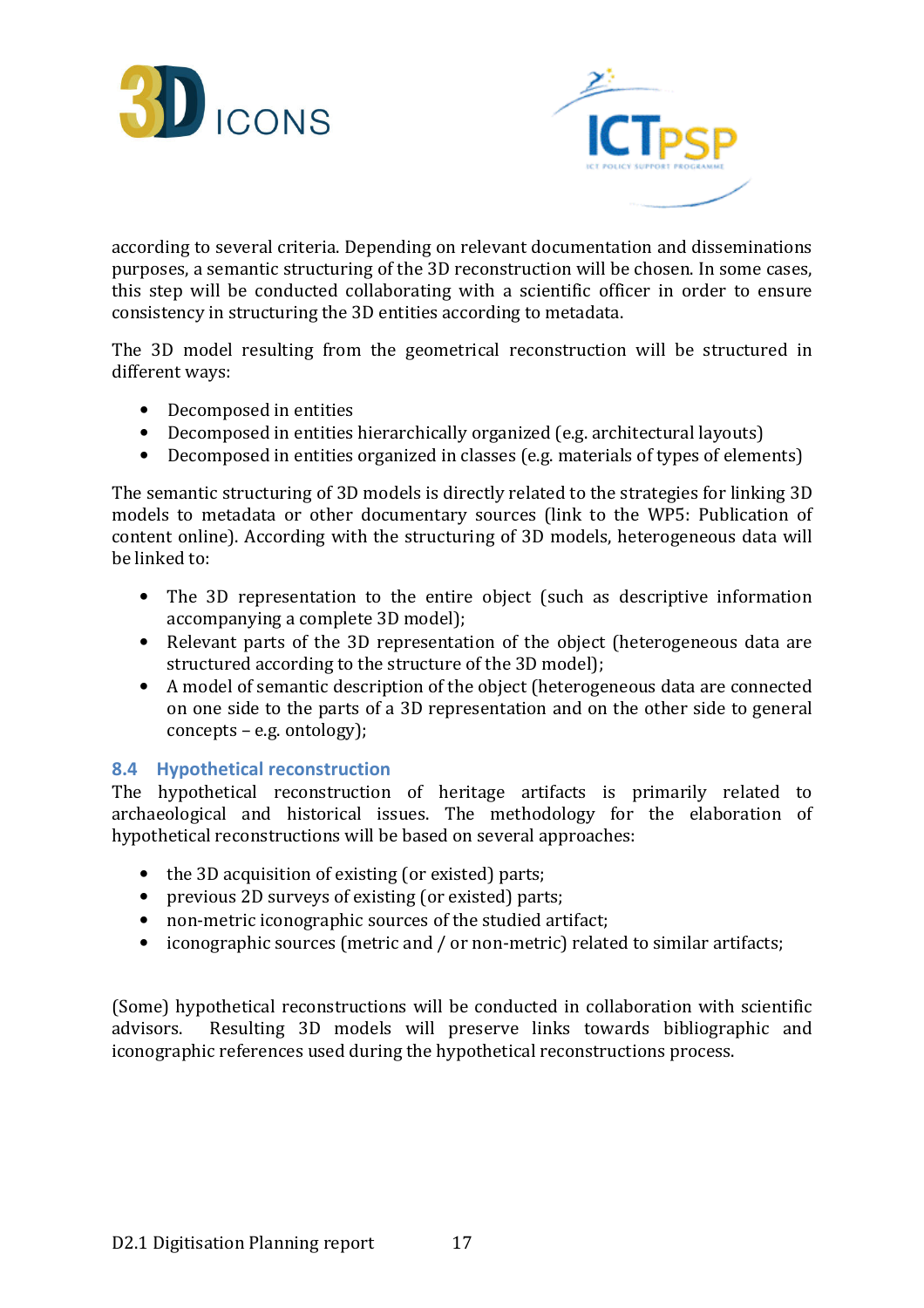



## 9 Digitisation and Scheduling of Operations

Partners were initially required to produce a Digitisation Plan to indicate the monuments they intended to digitize, the content (3D models, images, videos etc.)

Each partner produced a Digitisation Plan based upon the information provided in the original Document list. The Plan provided a high-level overview of the models planned for production along with:

- A brief description of the planned digitisation methods to be used.
- A brief description of the planned post-processing methods to be used.
- Completion date for each stage denoted as quarter years, i.e. Q5 for May 2013, Q6 for August 2013 etc.

Additional fields were be added to the Documented list summary page that were to be maintained and updated by each partner on a 3-monthly basis for project monitoring and reporting purposes with regard to the completion dates. Examples of the tables to be used are as follows:

|      | <b>Entity</b> | <b>Entity</b><br><b>Models</b> | <b>Details</b> | <b>Detail</b><br><b>Models</b> |
|------|---------------|--------------------------------|----------------|--------------------------------|
| CISA | 15<br>ᅩJ      | 14                             | 1 C<br>ᅩᆚ      | −                              |

Table 2: Current Table Entry

|             | <b>Entity</b> | <b>Entity</b><br><b>Models</b> | Q <sub>5</sub> | Q6 | Q7 | Q8     | Q <sub>9</sub> | Q10    | Q11 | Q12 |
|-------------|---------------|--------------------------------|----------------|----|----|--------|----------------|--------|-----|-----|
| <b>CISA</b> | 15            | 14                             |                | ⌒  | ົ  | 2<br>ر | ્ર<br>ت        | ◠<br>∠ |     |     |
|             | Completed     |                                |                |    |    |        |                | 0      |     |     |

Table 3: Modified Entity table entry for the Digitisation Plan

And

|             | <b>Details</b> | <b>Detail</b><br><b>Models</b> | Q5     | Q6 | Ο7     | Q8 | Q <sub>9</sub> | Q10 | Q11 | Q12 |
|-------------|----------------|--------------------------------|--------|----|--------|----|----------------|-----|-----|-----|
| <b>CISA</b> | 15             | 42                             | b      | 6  | ╭<br>b | b  | b              | b   |     |     |
|             | Completed      | ⌒                              | ◠<br>ت | u  |        |    | u              |     |     |     |

Table 4: Modified Detail table entry for the Digitisation Plan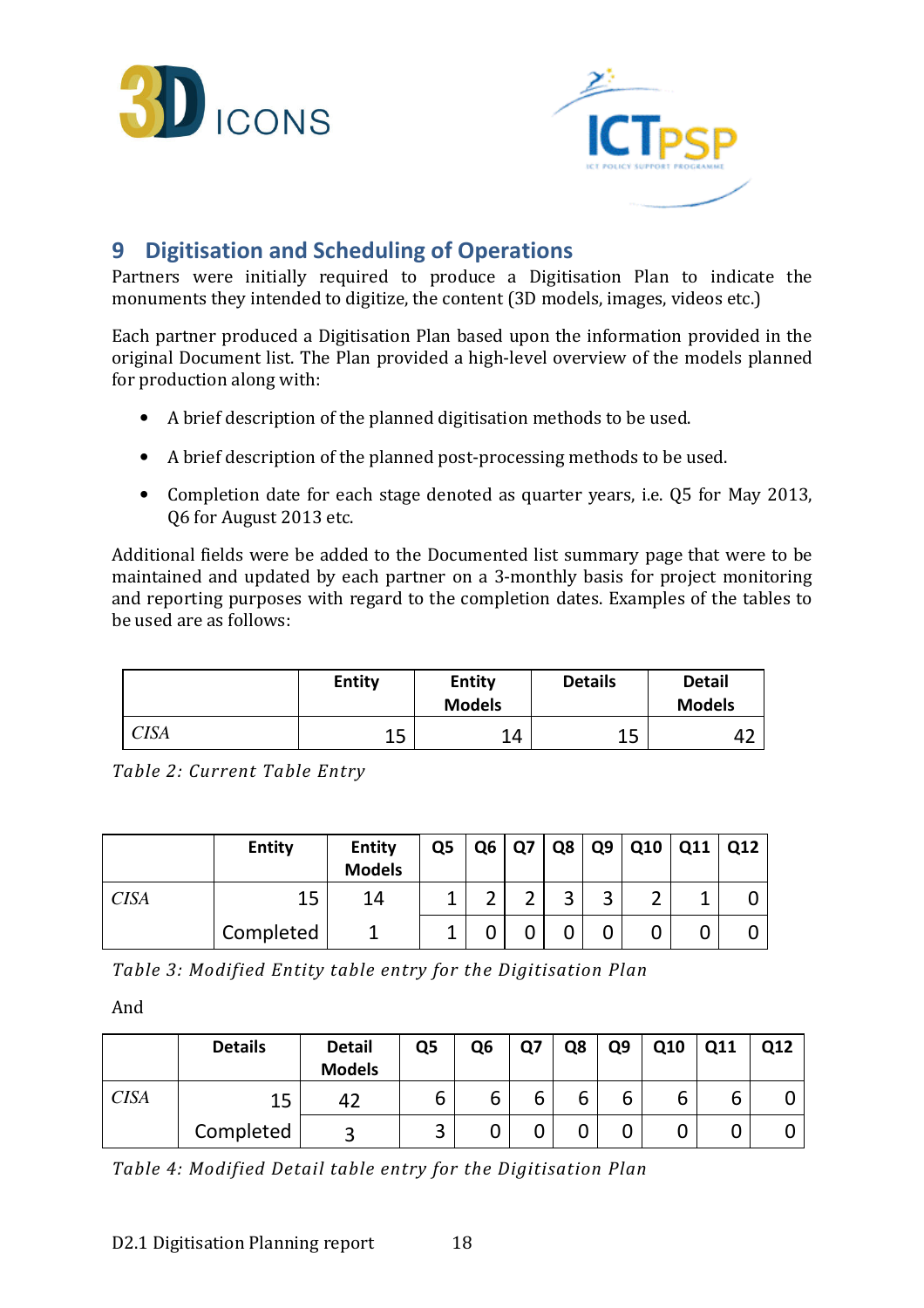



Deviations or changes in the Digitisation Plan were to be recorded so that this information can be used when defining the planned production pipeline for 3D-ICONS in Year 3.

However, the Digitisation Plans have been superceded by the implementation of the Monitoring Database where a more detailed process has been used with defined checkpoints. For each item (entity/detail), a planned and actual completion date is required (as quarters Q5-Q12) against each checkpoint. The checkpoints are based upon discrete stages in the process pipeline which are also related to the Work Packages (WP) of the 3D-ICONS project as follows:

- WP3 digitisation the date at which the monument/entity data has completed capture of the data.
- WP4 Modelling completion of the processing and modeling of the data into a file in a standard 3D data format
- WP5 Conversion conversion from the original 3D data format into an output(s) designed for viewing of 3D models by Europeana end users.
- WP6.2 Metadata creation completion of the metadata associated with the 3D model
- WP6.2 Uploaded to MORE2 metadata uploaded and converted to EDM in the MORE2 repository
- WP6.2 Quality verification both the digitised object and metadata is checked for quality and conformance to the defined quality criteria (some checks are performed automatically by MORE on the metadata).
- WP6.3 Europeana delivery (ingested) the metadata is ingested by Europeana from MORE.
- WP6.3 Europeana delivery (published) the point at which the metadata of the model appears in Europeana. Europeana usually publishes on a monthly schedule but occasionally this may get delayed.
- WP6.3 3D-ICONS Portal delivery the relevant data is supplied to the 3D-ICONS portal.

Note that the checkpoints for associated digital items such as images and videos apply from WP6.2 onwards.

All the partners were asked to at least specify the completion date for each cultural entity/detail. For the entities that have to be completed within Year 2, the partners have been asked to compete the planned date for all the other checkpoints in the next two months.

Consequently, a Digitisation Plan as encapsulated within the Monitoring Database is now of the format for a 3D model: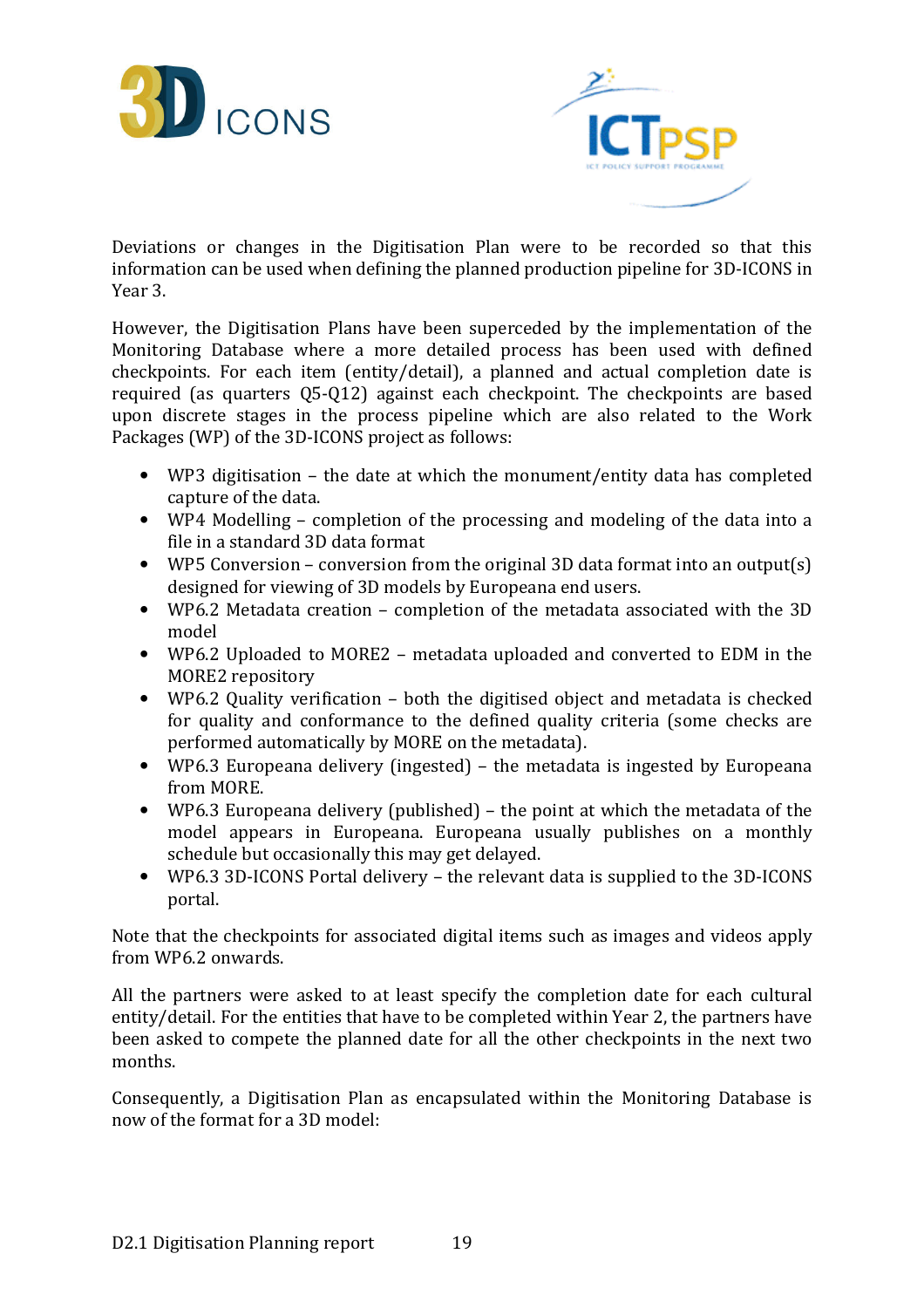



| <b>CISA</b>    | <b>Completion Planned Date</b> |                |                |          |                   |                |           |           |              |  |
|----------------|--------------------------------|----------------|----------------|----------|-------------------|----------------|-----------|-----------|--------------|--|
| <b>WP</b>      | WP3                            | WP4            | WP5            | WP6      |                   |                |           |           |              |  |
|                |                                |                |                |          | Uploaded          |                | Ingested  | Published | $3D -$       |  |
|                |                                |                |                | Metadata | to                | Quality        | into      | by        | <b>ICONS</b> |  |
| Checkpoint     | Digitisation                   | Modelling      | Conversion     | creation | MORE <sub>2</sub> | verification   | Europeana | Europeana | Portal       |  |
| Quarter        |                                |                |                |          |                   |                |           |           |              |  |
| Q <sub>5</sub> | 1                              | 1              |                |          |                   |                |           |           |              |  |
| Q <sub>6</sub> | 2                              | 1              | 3              | 1        | 1                 |                |           |           |              |  |
| Q7             | $\overline{2}$                 | $\overline{2}$ | $\overline{2}$ | 5        | 5                 | $\mathbf{1}$   |           |           |              |  |
| Q8             | 3                              | 2              | $\overline{2}$ |          |                   | $5\phantom{.}$ | 3         |           |              |  |
| Q <sub>9</sub> | 3                              | 3              | $\overline{2}$ | 3        | 3                 | $\overline{3}$ |           | 3         | 3            |  |
| Q10            | $\overline{2}$                 | 3              | 3              | 3        | 3                 |                | 6         |           |              |  |
| Q11            | 1                              | 3              | 3              | 3        | 3                 | 6              | 6         | 6         | 6            |  |
| Q12            | 0                              |                |                |          |                   |                |           | 6         | 6            |  |
|                |                                |                |                |          |                   |                |           |           |              |  |
| Total          | 14                             | 15             | 15             | 15       | 15                | 15             | 15        | 15        | 15           |  |

Note: one model was already digitised before Q5.

Table 5: Digitisation schedule as it appears in the Progress Monitoring Tool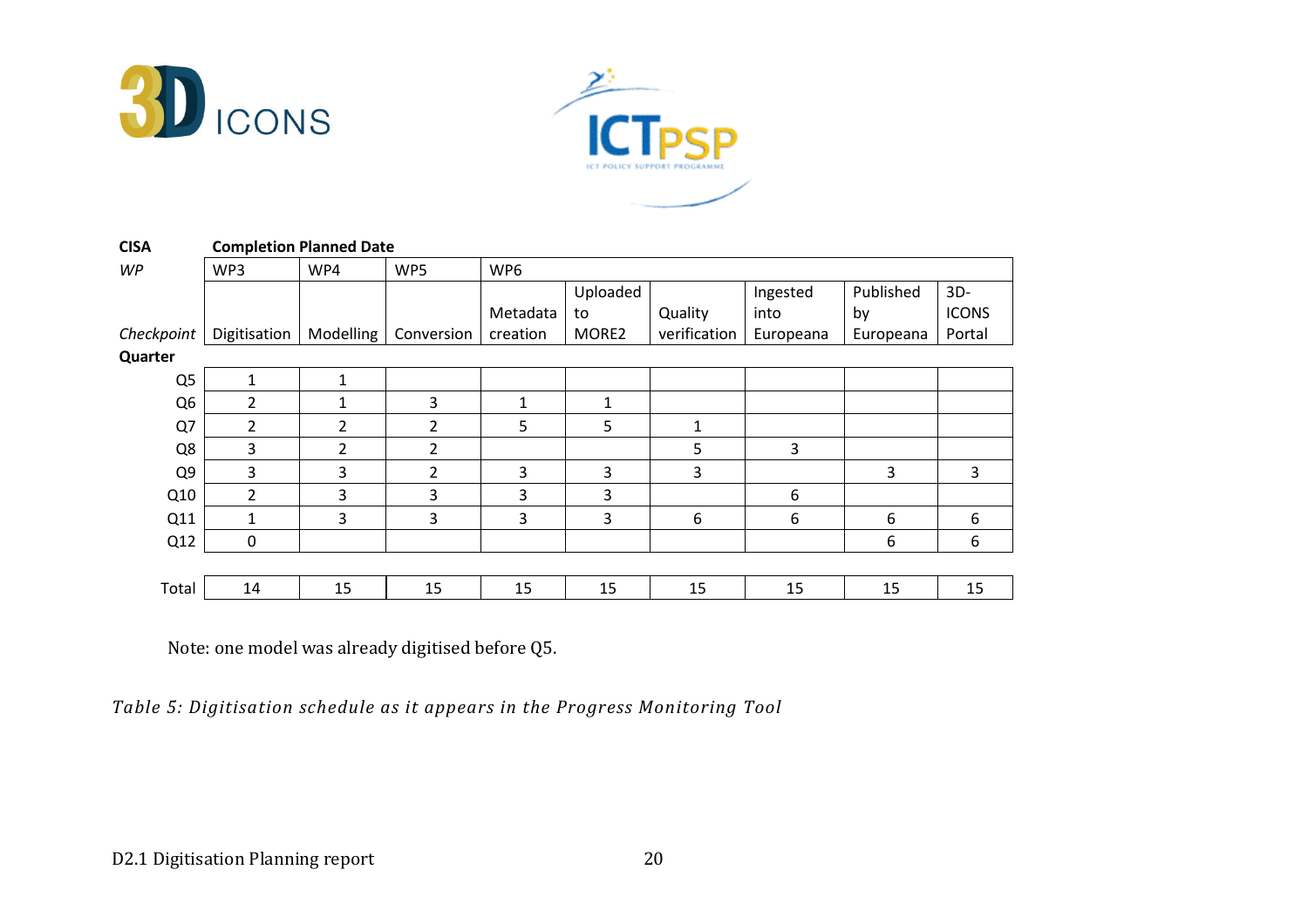



#### 9.1 Digitisation Targets

For the purpose of monitoring progress, the following digitisation targets have been set for each partner. These also include a target date for the signature of the Europeana Data Agreement (there are still a few partners who have not completed this task) and IPR clearance as this has a serious impact on both the schedule and the number of 3D models that each partner ultimately delivers to 3D-ICONS.

The first two targets are for the monuments, i.e. the complete sites or buildings as IPR and digitisation campaigns usually apply at this level. The next target applies to 3D Models only and the last three to all the digital content being supplied by each partner. The Monitoring Reports from the Database will provide more detailed information in addition to these targets, which will be reported in the Progress Reports for M18 onwards.

|                                                       | M12 | M18 | M24 | M30 | M36 | <b>Total</b> |
|-------------------------------------------------------|-----|-----|-----|-----|-----|--------------|
| Europeana Data Exchange Agreement signed by M18       | Yes |     |     |     |     |              |
| Monuments with IPR rights cleared for 3D digitisation |     |     |     | 0   | O   |              |
| 3D acquisition completed on monument complexes        |     |     |     |     |     |              |
| 3D post processing completed on 3D models per quarter |     | 20  | 30  | 30  | 10  | 90           |
| Metadata completed for 3D models, images, videos etc. |     | 60  | 300 | 300 | 158 | 818          |
| 3D models, images, videos etc. published online       |     |     | 250 | 400 | 168 | 818          |
| Metadata and content made available to Europeana      |     |     | 50  | 300 | 468 | 818          |

#### Partner name: CISA

- 1. Pompeii & Herculaneum (UNESCO WH site)
- 2. Historic centre of Naples (UNESCO WH site)
- 3. Paestum (UNESCO WH site)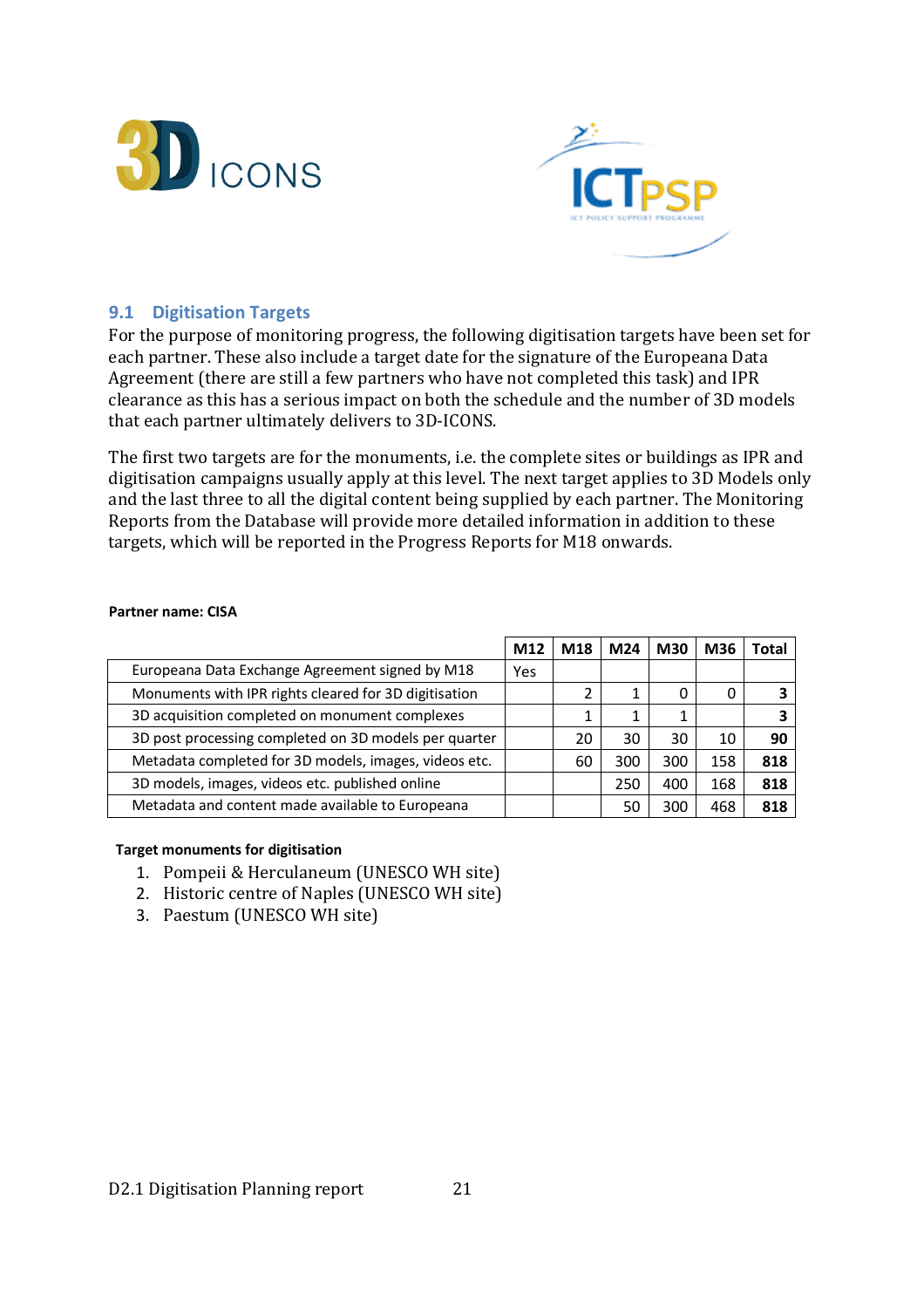



#### Partner name: CNR-ISTI/CNR-ITBAC

|                                                       | M12 | M18 | M24 | <b>M30</b> | M36  | Total |
|-------------------------------------------------------|-----|-----|-----|------------|------|-------|
| Europeana Data Exchange Agreement signed by M18       |     | Yes |     |            |      |       |
| Monuments with IPR rights cleared for 3D digitisation | 6   | 18  | 3   |            |      | 27    |
| 3D acquisition completed on monument complexes        | 3   |     | 9   | 12         |      | 27    |
| 3D post processing completed on 3D models per         |     |     |     |            |      |       |
| quarter                                               |     | 50  | 150 | 150        | 11   | 361   |
| Metadata completed for 3D models, images, videos etc. |     |     | 50  | 1000       | 615  | 1665  |
| 3D models, images, videos etc. published online       |     | 0   | 50  | 800        | 815  | 1665  |
| Metadata and content made available to Europeana      |     |     |     | 500        | 1166 | 1666  |

- 1. Piazza dei Miracoli, Pisa (UNESCO WH site)
- 2. San Gimignano (UNESCO WH site).
- 3. Historic Centre of Rome (UNESCO WH site)
- 4. Historic Centre of Florence (UNESCO WH site)
- 5. Basilica of Assisi (UNESCO WH site)
- 6. Matera (UNESCO WH site)
- 7. Pompeii (UNESCO WH site)
- 8. Ferrara (UNESCO WH site)
- 9. Appia Archaeological Park
- 10. Cerveteri Necropolis
- 11. Estense Castle
- 12. Lucus Feroniae
- 13. Sarmizegetusa
- 14. Via Flaminia
- 15. Villa of Livia
- 16. VIlla of Volusii
- 17. Ara Pacis
- 18. Badia Camaldolese
- 19. David\_Donatello
- 20. Ipogeo dei Tetina
- 21. Loggia dei Lanzi
- 22. Portalada
- 23. Ruthwell Cross
- 24. San Leonardo in Arcetri
- 25. Sarcofago degli Sposi
- 26. Tempio di Luni
- 27. Villa Medicea Montelupo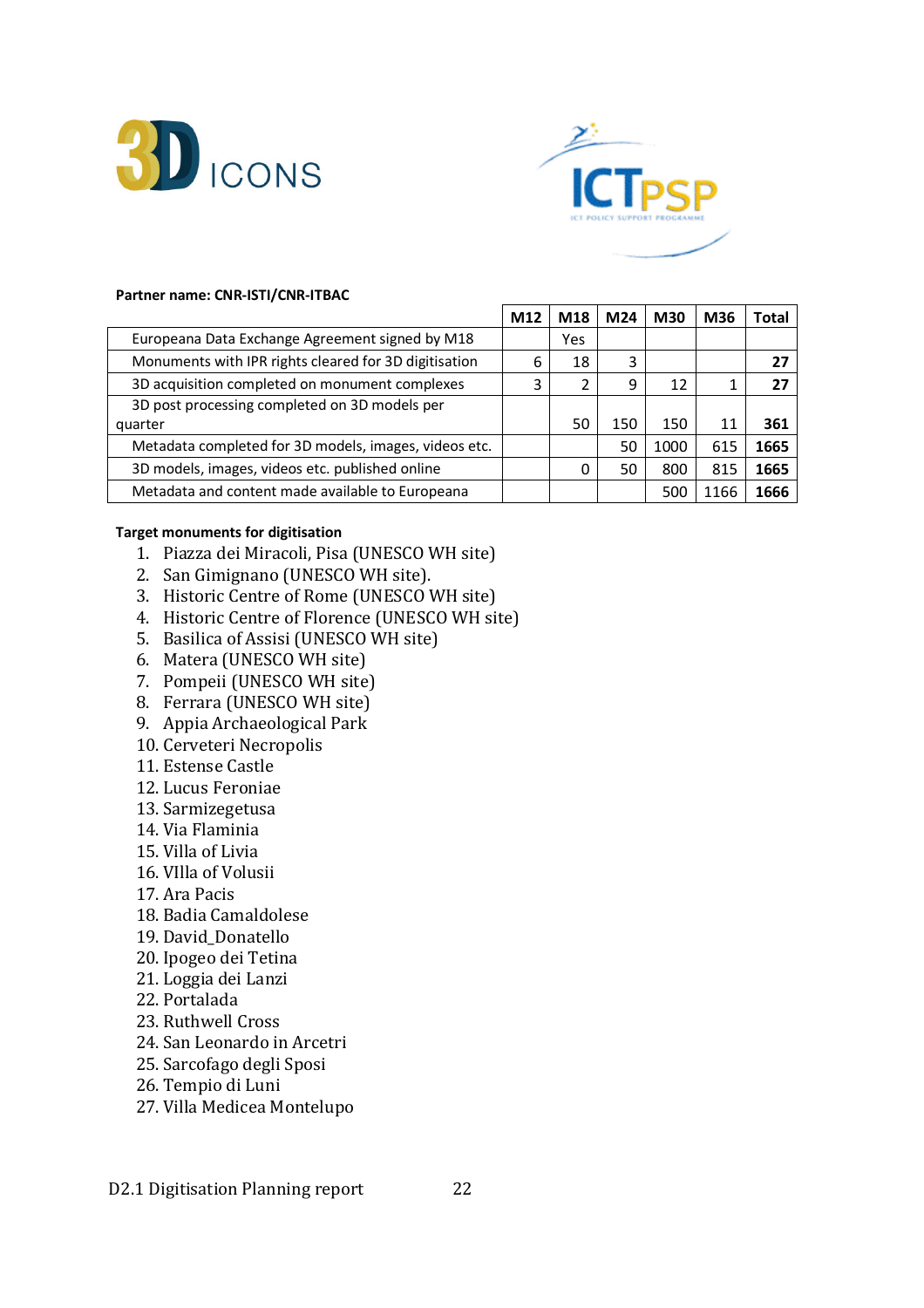



#### Partner name: CETI

|                                                       | M12 | M18 | M24 | M30 | M36 | Total |
|-------------------------------------------------------|-----|-----|-----|-----|-----|-------|
| Europeana Data Exchange Agreement signed by M18       | Yes |     |     |     |     |       |
| Monuments with IPR rights cleared for 3D digitisation | All |     |     |     |     |       |
| 3D acquisition completed on monument complexes        |     |     |     | 2   |     |       |
| 3D post processing completed on 3D models per quarter |     | 6   | 12  | 12  | 6   | 36    |
| Metadata completed for 3D models, images, videos etc. |     |     | 120 | 150 | 72  | 342   |
| 3D models, images, videos etc. published online       |     |     | 60  | 200 | 82  | 342   |
| Metadata and content made available to Europeana      |     |     | 60  | 150 | 132 | 342   |

#### Target monuments for digitisation

- 1. Monastery of Panagia Kosmosotira
- 2. Monastery of Panagia Kalamou
- 3. Church of Acheiropoietos
- 4. Church of Agioi Apostoloi
- 5. Rotunda
- 6. Kioutouklou Baba Bekctashic Teke

#### Partner name: DISC

|                                                       | M12 | M18 | M24 | <b>M30</b>     | M36 | Total |
|-------------------------------------------------------|-----|-----|-----|----------------|-----|-------|
| Europeana Data Exchange Agreement signed by M18       | Yes |     |     |                |     |       |
| Monuments with IPR rights cleared for 3D digitisation | All |     |     |                |     |       |
| 3D acquisition completed on monument complexes        | 4   | 3   |     | $\overline{2}$ |     | 10    |
| 3D post processing completed on 3D models per         |     |     |     |                |     |       |
| quarter                                               |     | 20  | 30  | 20             | 11  | 81    |
| Metadata completed for 3D models, images, videos etc. |     |     | 50  | 300            | 117 | 467   |
| 3D models, images, videos etc. published online       |     |     | 20  | 320            | 127 | 467   |
| Metadata and content made available to Europeana      |     |     |     | 300            | 167 | 467   |

- 1. Brú na Bóinne (UNESCO WHS)
- 2. Skellig Michael (UNESCO WHS)
- 3. Hill of Tara Royal Site (UNESCO WHS candidate)
- 4. Dún Ailinne Royal Site (UNESCO WHS candidate)
- 5. Rathcroghan Royal Site (UNESCO WHS candidate)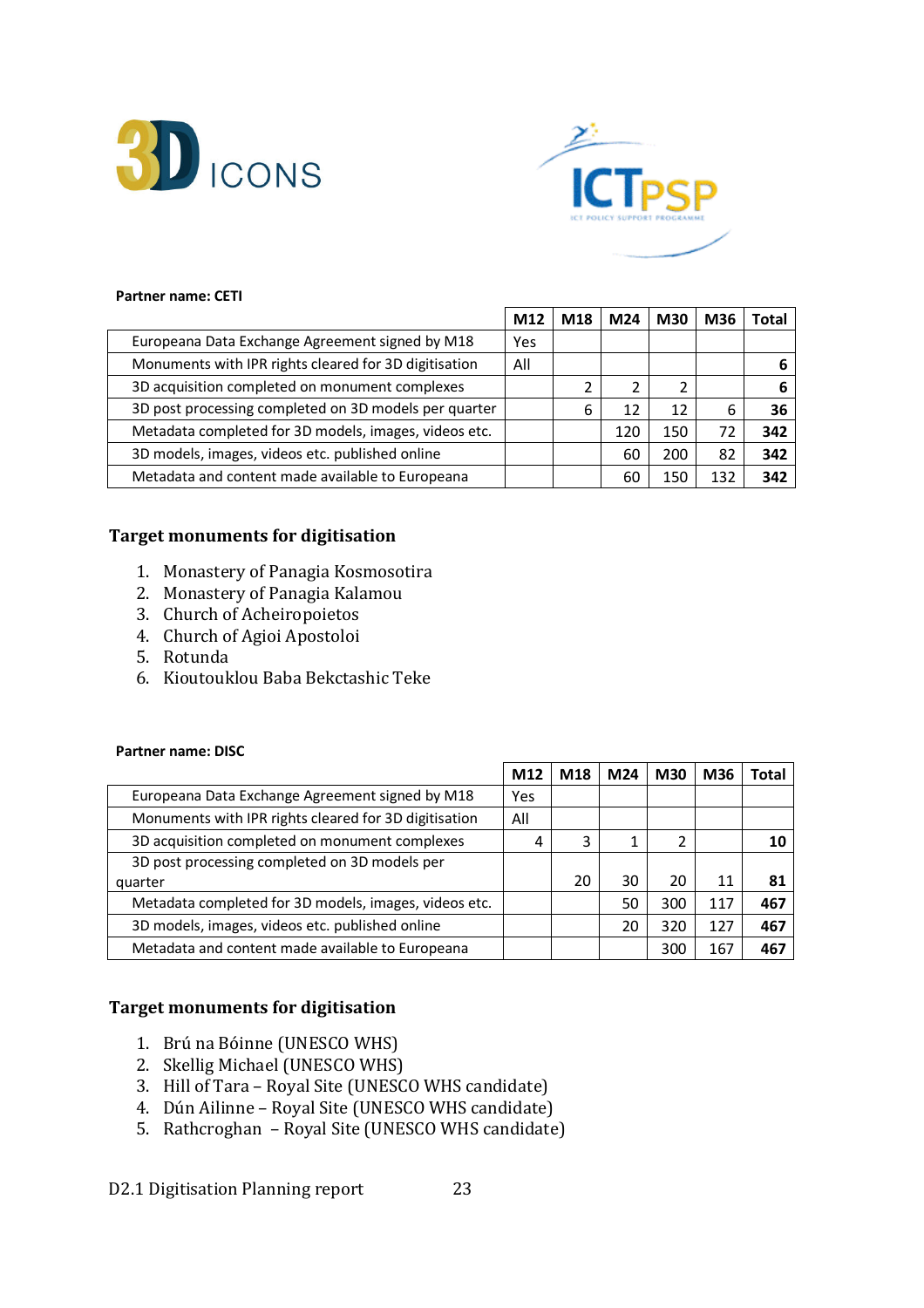



- 6. Western Stone Forts (UNESCO WHS candidate) Dún Aonghasa Stone Fort, Aran Islands; Dún Eochla Stone Fort, Aran Islands; Dún Chonchúir Stone Fort, Aran Islands; Dúcathair Stone Fort, Aran Islands; Dún Eoghanachta Stone Fort, Aran Islands; Cahercommaun Stone Fort, Burren; Staigue Stone Fort, Kerry
- 7. Clonmacnoise Monastic City (UNESCO WHS candidate)
- 8. Glendalough Monastic Site (UNESCO WHS candidate)
- 9. Navan Hillfort, County Armagh
- 10. City of Derry/Londonderry's Walls

#### Partner name: UJA-CAAI

|                                                       | M12 | M18 | M24 | <b>M30</b> | M36 | Total |
|-------------------------------------------------------|-----|-----|-----|------------|-----|-------|
| Europeana Data Exchange Agreement signed by M18       | Yes |     |     |            |     |       |
| Monuments with IPR rights cleared for 3D digitisation |     | 3   |     |            |     |       |
| 3D acquisition completed on monument complexes        |     | 1   |     |            |     |       |
| 3D post processing completed on 3D models per quarter |     |     | 151 | 300        | 65  | 516   |
| Metadata completed for 3D models, images, videos etc. |     |     | 50  | 250        | 291 | 591   |
| 3D models, images, videos etc. published online       |     |     | 50  | 250        | 291 | 591   |
| Metadata and content made available to Europeana      |     |     | 50  | 250        | 291 | 591   |

- Iberian culture Oppidum of Puente Tablas (Jaén): overall structure and details of the oppidum
- Iberian culture Necropolis of Fuente Piedra (Málaga): overall model, grave goods
- Iberian culture Burial Chamber of Toya (Jaén): overall model
- Iberian culture Burial Chamber of Piquía (Jaén): overall model and grave goods
- Iberian culture Burial mounds of Tútugi (Granada): overall model, grave goods
- Iberian culture Sculptoric Group of Porcuna (Jaén): overall model, grave goods
- The Rockshelter of Engarbo I and II (Santiago-Pontones, Jaén), part of the UNESCO WH site "Rock Art of the Mediterranean Basin on the Iberian Peninsula"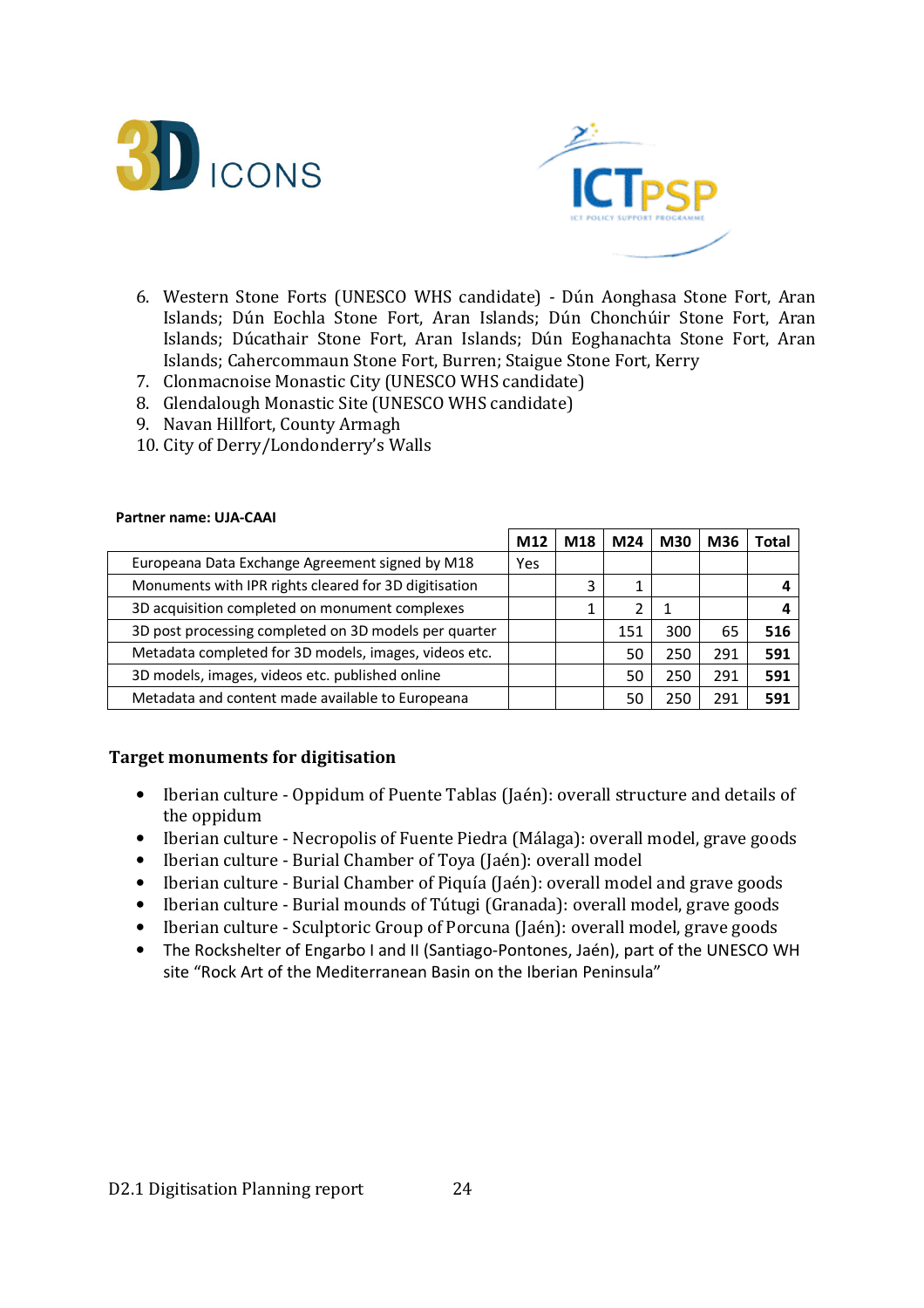



#### Partner name: CMC

|                                                       | M12 | M18 | M24 | <b>M30</b> | M36 | Total |
|-------------------------------------------------------|-----|-----|-----|------------|-----|-------|
| Europeana Data Exchange Agreement signed by M18       |     | Yes |     |            |     |       |
| Monuments with IPR rights cleared for 3D digitisation |     |     | 5   |            |     |       |
| 3D acquisition completed on monument complexes        |     | 0   | 3   | 3          | O   |       |
| 3D post processing completed on 3D models per         |     |     |     |            |     |       |
| quarter                                               |     |     | ς   | 3          | 0   |       |
| Metadata completed for 3D models, images, videos etc. |     |     | 20  | 80         | 22  | 122   |
| 3D models, images, videos etc. published online       |     |     |     | 100        | 22  | 122   |
| Metadata and content made available to Europeana      |     |     |     | 100        |     | 177   |

#### Target monuments for digitisation

#### 1. Skara Brae monuments - 6 components

#### Partner name: Polimi

|                                                       | M12 | M18 | M24 | <b>M30</b> | M36 | Total |
|-------------------------------------------------------|-----|-----|-----|------------|-----|-------|
| Europeana Data Exchange Agreement signed by M18       |     |     | Yes |            |     |       |
| Monuments with IPR rights cleared for 3D digitisation | All |     |     |            |     | 11    |
| 3D acquisition completed on monument complexes        |     |     | 6   | 3          |     | 11    |
| 3D post processing completed on 3D models per         |     |     |     |            |     |       |
| quarter                                               | 55  | 140 | 200 | 132        |     | 527   |
| Metadata completed for 3D models, images, videos      |     |     |     |            |     |       |
| etc.                                                  |     | 50  | 200 | 1000       | 301 | 1551  |
| 3D models, images, videos etc. published online       |     | 200 | 200 | 700        | 451 | 1551  |
| Metadata and content made available to Europeana      |     |     | 200 | 700        | 651 | 1551  |

#### Target monuments for digitisation

- 1. Historic Centre of Milan Basilica's crypt of San Giovanni in Conca (Milan): overall model and reconstructions
- 2. Historic Centre of Milan Poligonal tower with frescoes
- 3. Historic Centre of Milan Palazzi dei Portici of Piazza Duomo
- 4. Historic Centre of Bergamo Gate of San Giacomo
- 5. Various archaeological objects from the Historic Centre of Milan, now in the Archaeological Museum
- 6. Certosa di Pavia Sacrestia Nuova
- 7. Certosa di Pavia New Library (Certosa di Pavia)

D2.1 Digitisation Planning report 25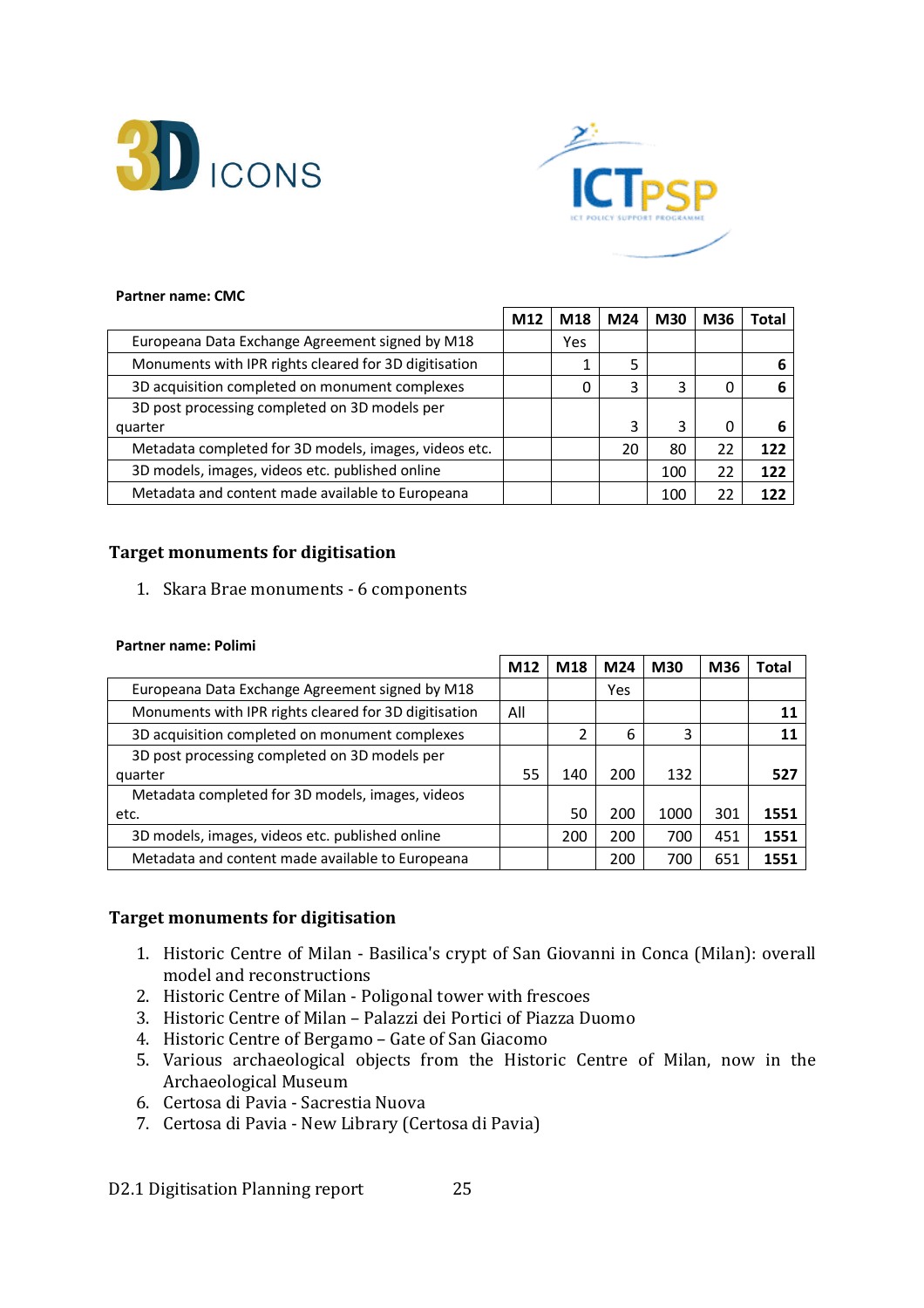



- 8. Certosa di Pavia Old Library (Certosa di Pavia)
- 9. Certosa di Pavia Small Cloister (Certosa di Pavia)
- 10. Certosa di Pavia Monk cell (Certosa di Pavia)
- 11. Certosa di Pavia Architectural details: small statues and bass reliefs, from the Carthusian museum

#### Partner name: Archaeotransfert

|                                                       | M12 | M18 | M24 | <b>M30</b> | M36  | Total |
|-------------------------------------------------------|-----|-----|-----|------------|------|-------|
| Europeana Data Exchange Agreement signed by M18       | Yes |     |     |            |      |       |
| Monuments with IPR rights cleared for 3D digitisation | All |     |     |            |      |       |
| 3D acquisition completed on monument complexes        |     |     |     | 1          |      | 6     |
| 3D post processing completed on 3D models per         |     |     |     |            |      |       |
| quarter                                               |     |     | 20  | 30         | 26   | 76    |
| Metadata completed for 3D models, images, videos etc. |     |     | 750 | 3000       | 1270 | 5020  |
| 3D models, images, videos etc. published online       |     |     | 20  | 3000       | 2000 | 520   |
| Metadata and content made available to Europeana      |     |     |     | 3000       | 2020 | 5020  |

- 1. Citadelle de Blaye (UNESCO WH): 3D models of the citadelle, maps, iconography, photos, texts (as scan)
- 2. Abbaye de La Sauve-Majeure (UNESCO WH site of Santiago de Compostela): overall and detail models, images and related texts (as scan)
- 3. Historic Monuments of France: Chateau d'Abbadie à Biarritz, overall and detail 3D models, photos
- 4. Historic Centre of Rome (UNESCO WH site): Piazza Navona. 3D models of the buildings and fountains. Photos, iconography
- 5. Non-prehistorical heritage of the Vézère valley: Audrix village. 3D models of the village through time (about 50 buildings). Photos, iconography and texts as scans
- 6. Historic Centre of Rome (UNESCO WH site): Circus Maximus. Overall 3D model + details, Titus arc foundation, cavea, stairwell, medieval tower, other minor remains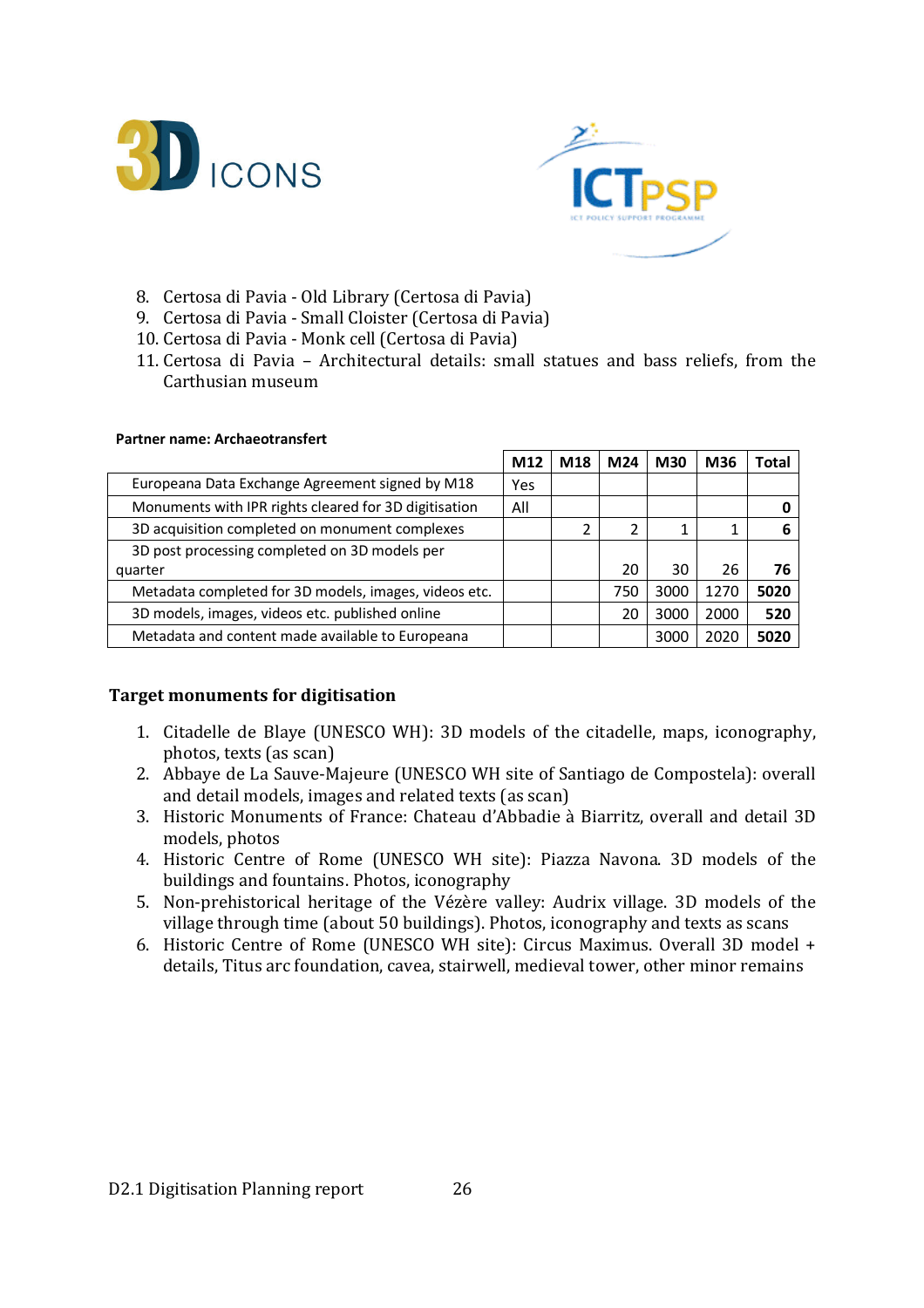



#### Partner name: FBK

|                                                       | M12 | M18 | M24 | <b>M30</b> | M36 | Total |
|-------------------------------------------------------|-----|-----|-----|------------|-----|-------|
| Europeana Data Exchange Agreement signed by M18       |     | Yes |     |            |     |       |
| Monuments with IPR rights cleared for 3D digitisation | 3   | 3   |     |            |     |       |
| 3D acquisition completed on monument complexes        |     | 2   | 2   |            |     |       |
| 3D post processing completed on 3D models per         |     |     |     |            |     |       |
| quarter                                               | 5   | 10  | 20  | 22         |     | 57    |
| Metadata completed for 3D models, images, videos etc. |     |     | 130 | 300        | 175 | 605   |
| 3D models, images, videos etc. published online       |     |     | 50  | 250        | 305 | 605   |
| Metadata and content made available to Europeana      |     |     |     | 250        | 355 | 605   |

#### Target monuments for digitisation

- 1. Tomba dei Rilievi, Cerveteri, IT (UNESCO WH site): geometry and texture
- 2. Tomba degli Auguri, Tarquinia, (UNESCO WH site): geometry and texture
- 3. Three Picks of Lavaredo, Dolomiti, (UNESCO WH site)
- 4. Stenico castle, Stenico, Italy
- 5. Torre Aquila and Stanza dei Mesi, Buonconsiglio castle, Trento, Italy
- 6. Various objects from the collections of the Buonconsiglio castle, Trento, Italy

#### Partner name: KMKG

|                                                       | M12 | M18 | M24 | <b>M30</b> | M36 | Total |
|-------------------------------------------------------|-----|-----|-----|------------|-----|-------|
| Europeana Data Exchange Agreement signed by M18       | Yes |     |     |            |     |       |
| Monuments with IPR rights cleared for 3D digitisation |     | All |     |            |     |       |
| 3D acquisition completed on monument complexes        |     |     |     |            |     |       |
| 3D post processing completed on 3D models per quarter |     | 50  | 100 | 150        | 150 | 450   |
| Metadata completed for 3D models, images, videos etc. |     |     | 50  | 200        | 200 | 450   |
| 3D models, images, videos etc. published online       |     |     |     | 250        | 200 | 450   |
| Metadata and content made available to Europeana      |     |     |     | 250        | 200 | 450   |

#### Target monuments for digitisation

1. Grave goods from the Almeria Necropolis, Spain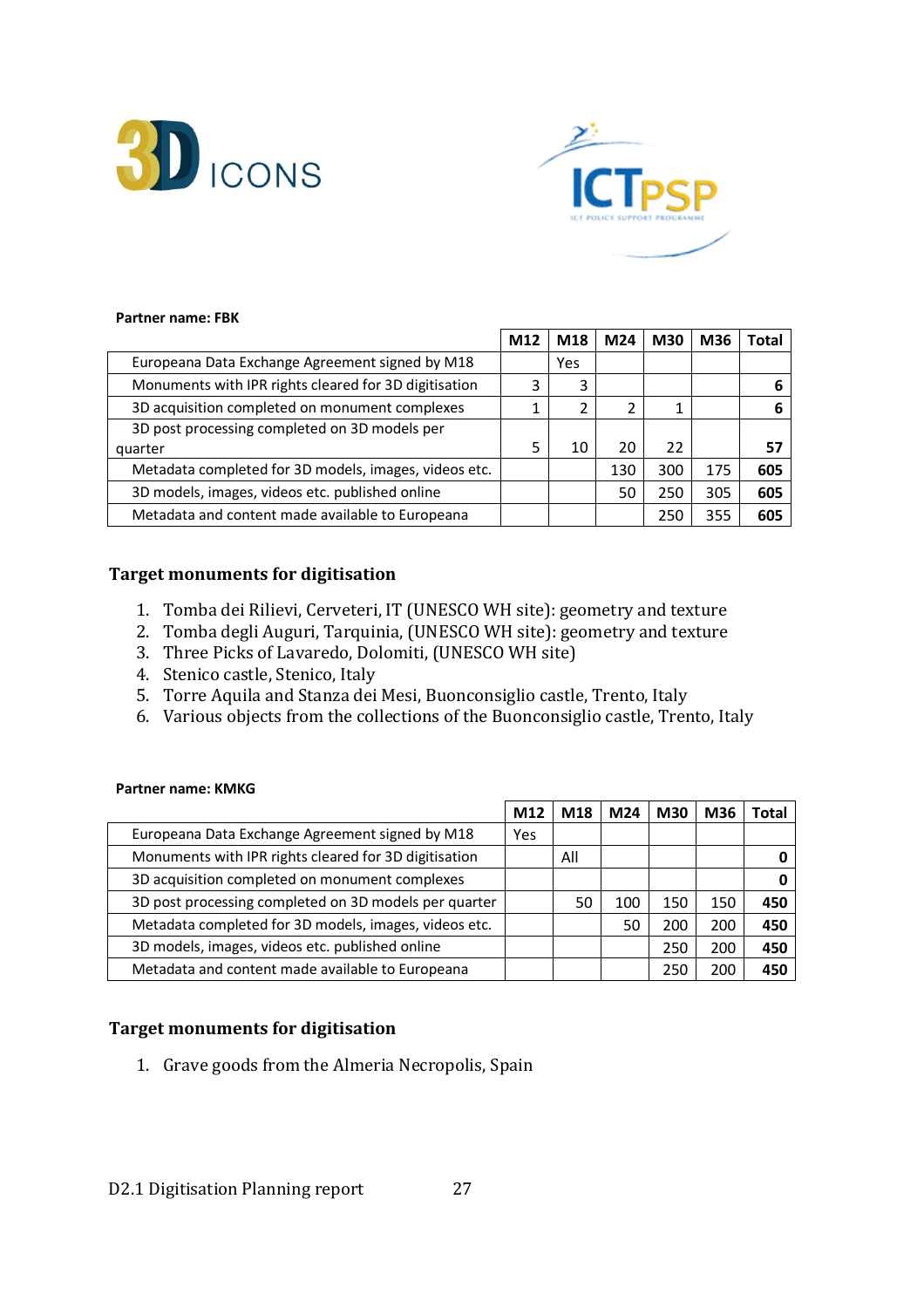



#### Partner name: CYI-STARC

|                                                       | M12 | M18 | M24 | <b>M30</b> | M36 | Гоtal |
|-------------------------------------------------------|-----|-----|-----|------------|-----|-------|
| Europeana Data Exchange Agreement signed by M18       | Yes |     |     |            |     |       |
| Monuments with IPR rights cleared for 3D digitisation |     |     | All |            |     |       |
| 3D acquisition completed on monument complexes        |     |     |     |            |     |       |
| 3D post processing completed on 3D models per quarter |     |     | 30  | 53         |     | 83    |
| Metadata completed for 3D models, images, videos etc. |     |     |     | 550        | 33  | 583   |
| 3D models, images, videos etc. published online       |     |     |     | 350        | 233 | 583   |
| Metadata and content made available to Europeana      |     |     |     | 350        | 233 | 583   |

#### Target monuments for digitisation

1. Monuments and buildings from the Green Zone, Nicosia

#### Partner name: MAP

|                                                       | M12 | M18 | M24 | <b>M30</b> | M36 | Total |
|-------------------------------------------------------|-----|-----|-----|------------|-----|-------|
| Europeana Data Exchange Agreement signed by M18       |     |     | Yes |            |     |       |
| Monuments with IPR rights cleared for 3D digitisation | All |     |     |            |     |       |
| 3D acquisition completed on monument complexes        | 6   |     | 2   |            |     | 10    |
| 3D post processing completed on 3D models per         |     |     |     |            |     |       |
| quarter                                               |     | 133 | 50  | 100        | 40  | 323   |
| Metadata completed for 3D models, images, videos etc. |     |     | 220 | 800        | 360 | 1380  |
| 3D models, images, videos etc. published online       |     |     | 100 | 1000       | 280 | 1380  |
| Metadata and content made available to Europeana      |     |     |     | 500        | 880 | 1380  |

- 1. Château Comtal de Carcassonne (UNESCO WH site): 3D models and reconstructions at various times.
- 2. Paris, Arc de Triomphe (iconic monument of Paris): 3D models, overall and in detail, pictures
- 3. Saint Louis Church in Mont-Dauphin (national historic monument): 3D models and pictures
- 4. Cloister of the Saint-Guilhem-le-Désert Abbey (national historic monument): 3D models and reconstructions
- 5. Sculpted elements of the Saint-Guilhem-le-Désert Abbey (arcstones, columns, basis, capitals, etc.)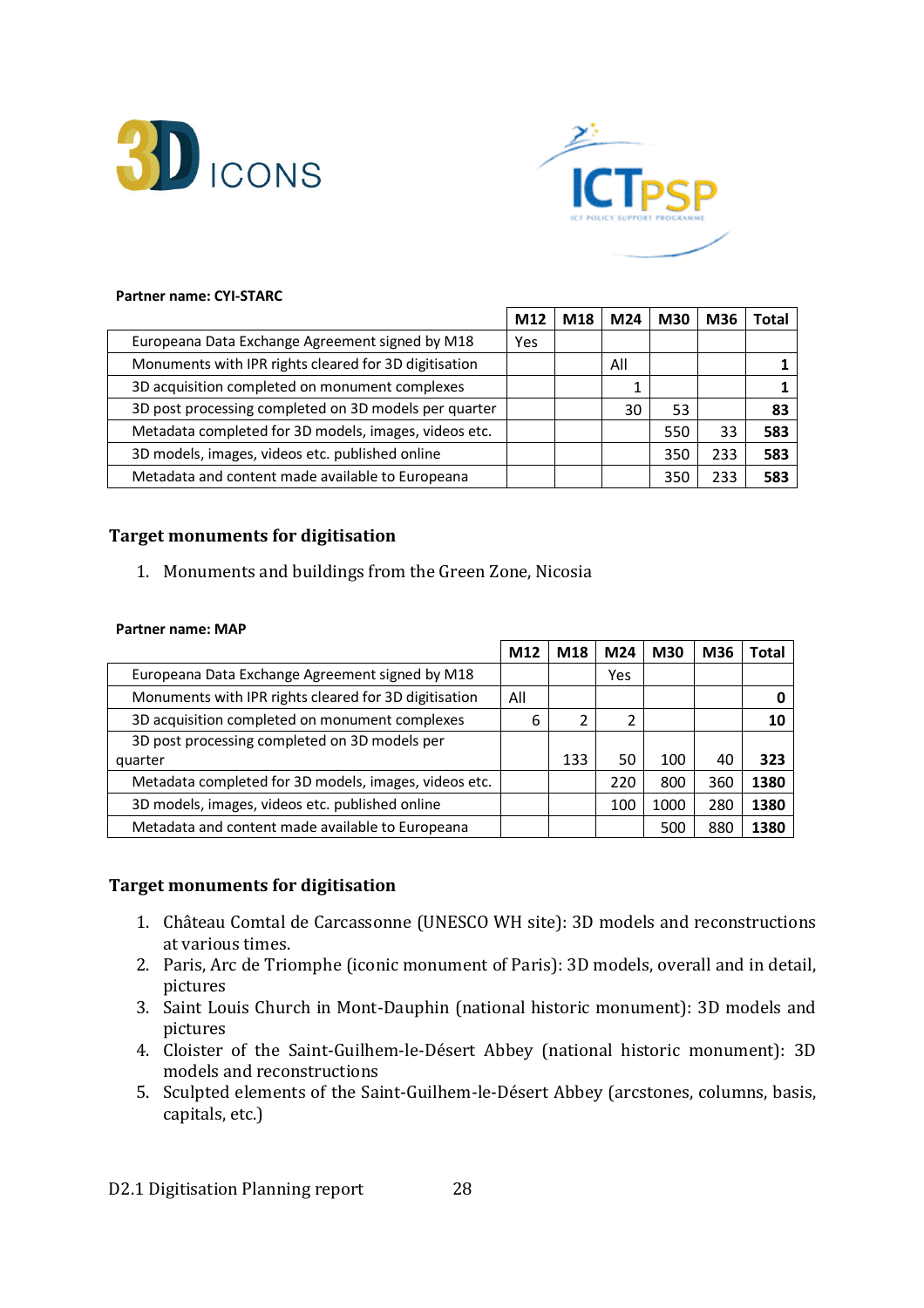



- 6. Le trophée des Alpes, La Turbie (national historic monument): remains of the Roman monument to August. 3D model and reconstructions
- 7. Chartreuse de Villeneuve-lez-Avignon (national historic monument): overall and detail 3D models, images
- 8. Petit Trianon, Versailles (UNESCO WH site): 3D model, reconstruction, images
- 9. Petit Trianon, Versailles: furnishings, artworks, paintings etc. (UNESCO WH site)
- 10. Centre Pompidou, Paris (masterpiece of contemporary architecture): 3D model, images

|                                                       | M12 | M <sub>18</sub> | M24 | <b>M30</b> | M36 | 'otal |
|-------------------------------------------------------|-----|-----------------|-----|------------|-----|-------|
| Europeana Data Exchange Agreement signed by M18       | Yes |                 |     |            |     |       |
| Monuments with IPR rights cleared for 3D digitisation | Yes |                 |     |            |     |       |
| 3D acquisition completed on monument complexes        |     |                 |     |            |     |       |
| 3D post processing completed on 3D models per quarter |     | 15              | 25  | 30         | 25  | 95    |
| Metadata completed for 3D models, images, videos etc. |     |                 | 122 | 470        | 263 | 855   |
| 3D models, images, videos etc. published online       |     |                 | 100 | 400        | 355 | 855   |
| Metadata and content made available to Europeana      |     |                 | 100 | 400        | 355 | 855   |

#### Partner name: MNIR

- 1. Sfintul Mihail Cathedral, Alba-Iulia (11-12 century monument candidate for Unesco World Heritage list)
- 2. Funerary stones, liturgical silver objects, paintings, documents and costumes from the St. Mihail Cathedral Museum, Alba-Iulia
- 3. Dacian Fortresses of the Orastie Mountains (UNESCO WH site): Architectural remains and archaeological artefacts found in the Sarmisegetusa compound.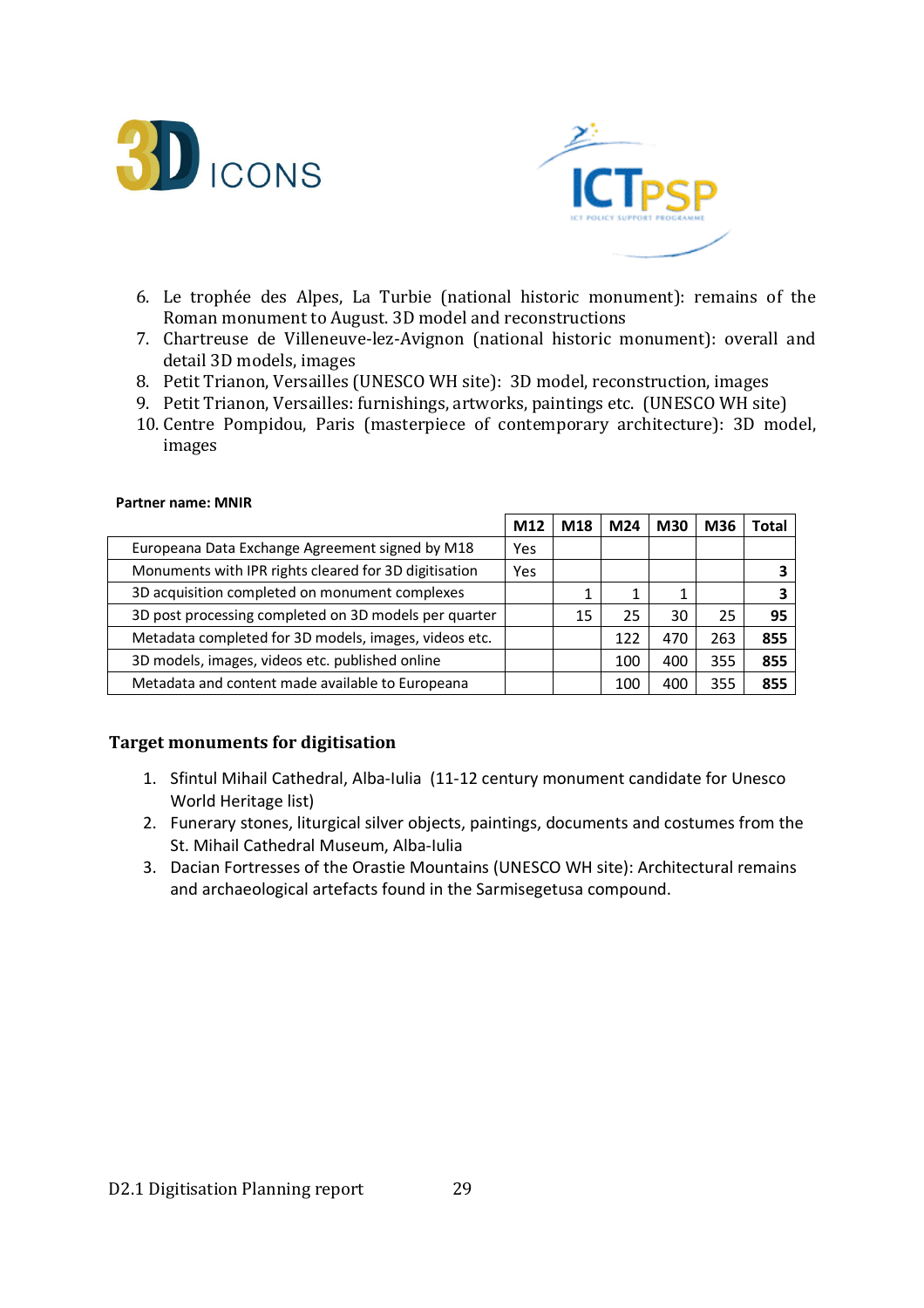



### 10 Case Studies

A selection of Case Studies to be produced by 3D-ICONS which illustrate the variety of approaches that can be used to produce the resulting 3D Models and associated metadata will be chosen based upon the information provided in the Document List. These case studies will be provided as examples of the 3D-ICONS process and will form part of the available documentation. The subjects selected are as follows:

- Case Study 1 The Kioutouklou Baba Bekctashic Tekke
- Case Study 2 Etruscan tomb
- Case Study 3 A throne
- Case Study 4 A marble fragment
- Case Study 5 A Cycladic Female Figurine

These topics cover a wide range of monuments and details in terms of size (small artefact to large building), materials and acquisition and processing methods.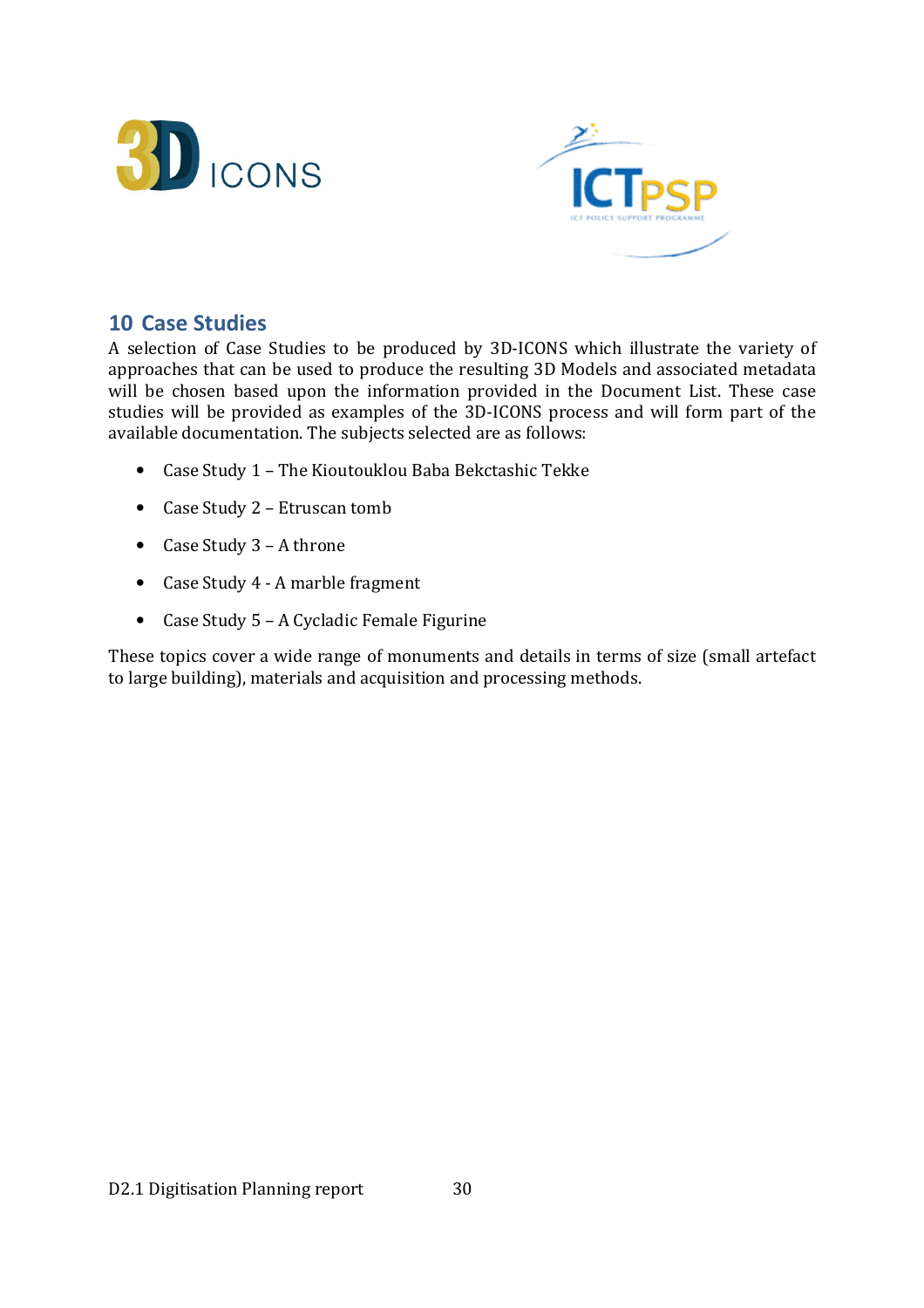



## 11 Available Document List

At the end of this section is a report generated by the Progress Monitoring Tool containing an updated list of monuments, sites and objects to be provided by 3D-ICONS. This list may be updated further during the lifetime of the project as new material may be added or some items may have to be removed for reasons such as quality or IPR. Partners may also wish to add new items and external contributors may also join the project. All changes that will happen to the list of items will be discussed by the partner with the Project Coordinator with the purpose of maintaining the overall amount of provided data in line with the Description of Work (Annex I).

#### 11.1 Methodology

Starting from the initial list stated in the DOW, information was provided to the partners about the data granularity who were asked them to provide further details about the planned acquisitions and existing data. It was soon discovered that due to various reasons (IPR uncertainty, logistic campaign difficulties, etc.) this collection was a much more dynamic entity than originally forecast and that the management of this data was a complex task. As a solution, an online database was implemented as a data collection tool that was released to the partners for collecting/updating and checking their data. This tool was a limited functionality prototype ingestion tool that allowed to the partners to describe the entity/details and models that they planned to provide according to the model described in this deliverable.

The tool was used during the first 15 months of the project and when the Monitoring Progress tool became available, use was discontinued. All the data collected with this tool was translated and automatically ported to the newly developed Monitoring Progress tool.

The data collected in the first database contained the following information:

#### 11.2 Entity

- Provider: Acronym of the partner
- Identifier: Just a short unique string describing this item. It is used just internally in the project to informally identify this item.
- Number of models: The number of models that are provided for this item; it should correspond to the number of lines supplied to the Model table and that refer to this item.
- Number of images: The number of models provided for this item
- Number of videos: The number of models provided for this item
- IPR notes: Free text clarifying if you have some rights for the 3D data, who can eventually access the data and whether there is some possibility of publishing them.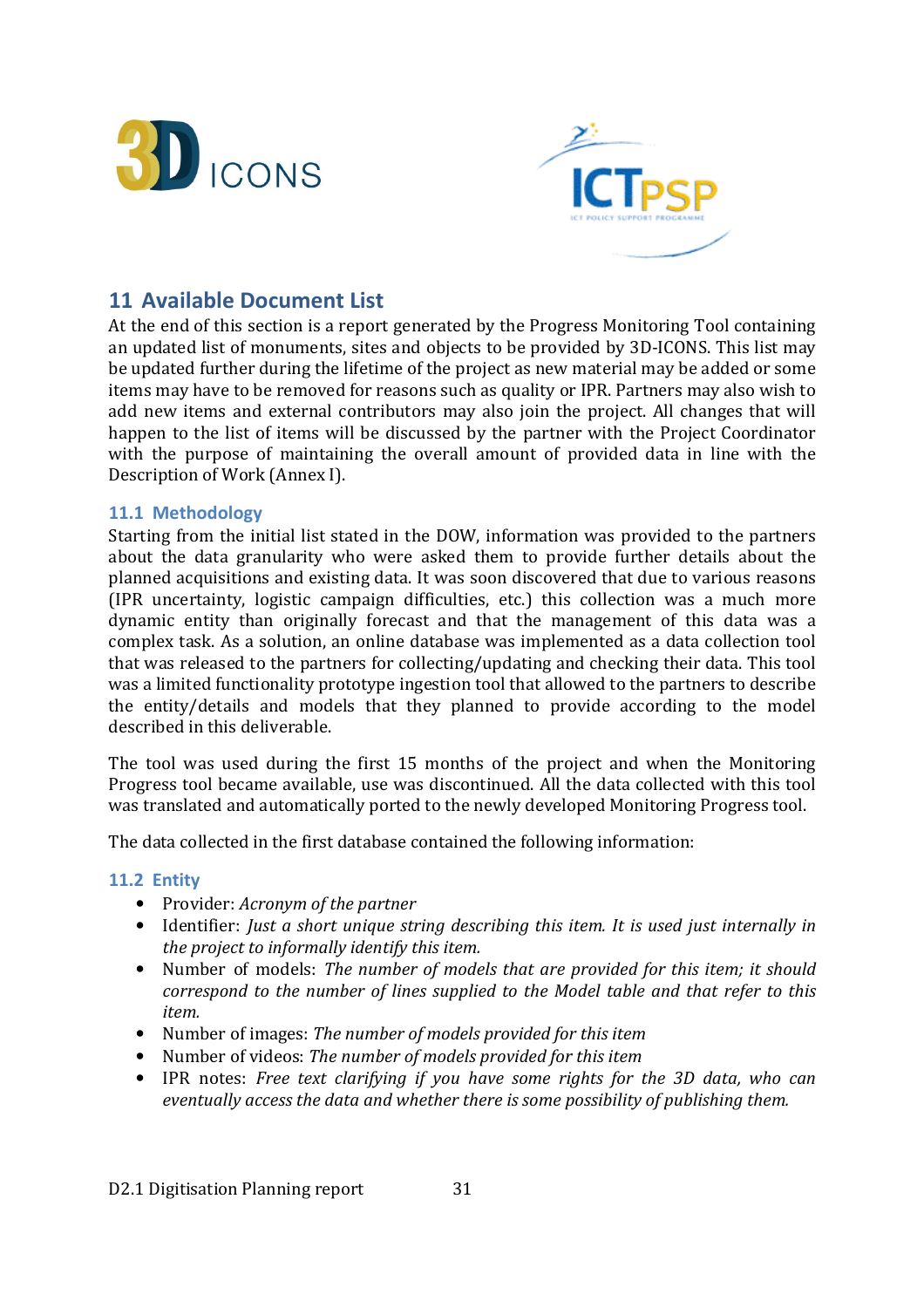



#### 11.3 Detail

Basically the same information for Entity except with the need also to know what is the Entity this Detail belongs to.

- Provider: Same as in Entity
- Entity: The entity this detail belongs to
- Identifier: Same as in Entity
- Number of models: Same as in Entity
- Number of images: Same as in Entity
- Number of videos: Same as in Entity
- IPR notes: Same as in Entity

#### 11.4 Model

- Entity/Detail: The identifier of the entity or the detail that it refers to
- Identifier: Same as in Entity
- Screenshot: A representative screenshot of the model. It should be square, at least 1024x1024 pixels in dimension, it should cover the entire object (no detail). Simply paste the screenshot in the worksheet.
- Class: Can be either "modeled" or "from survey".
- Technology: Free text, describing the technology used roughly one sentence, less than 256 characters.
- Format: Can be either "Point Cloud" or "Surface". The rationale is that anything that is ready to be rendered into a standard 3D modeled is a surface (not depending on the fact that it is a survey or a modeled object), otherwise it is a point cloud.
- Complexity: Number of Vertex for point clouds, number of polygons/triangles for surface models.
- Colour: Yes/No. The reflectance information of a time of flight should not considered as colour.
- Issues and notes: Free text.

#### 11.5 Full List of Current Monument, Entities and Details

The separate PDF report "3D-Icons\_MPT\_Report-20130613.pdf" provided with this revised document have been extracted from the newly deployed Progress Monitoring tool and reports the current status of all the collected information for Monuments, Entity and Details. The information reported in this table has a slightly different structure due to the different underlying database structure. An accurate description of it is present in the WD 6.2 – 3D Progress Monitoring Tool: Database Structure. The attached table reports, as requested, the information necessary to assess what will be digitised in terms both of cultural entities and details and models. For the models, it reports the information needed to assess the quantity of work with the 'size' indicators outlined in the DoW and defined in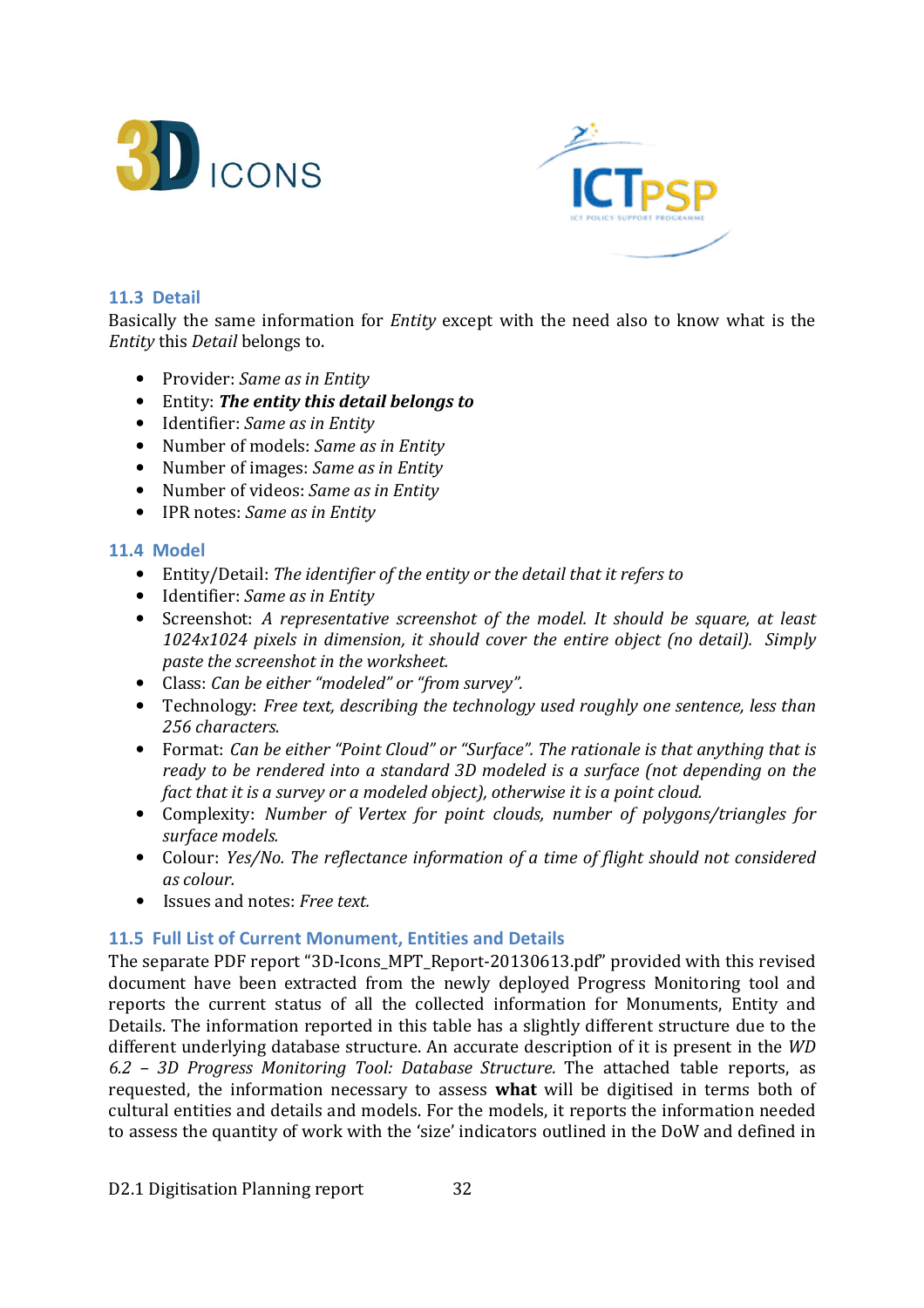



the previous section. The list also reports, when was possible to have an estimate, the forecasted completion date. Due to the very limited time between the completion of the Progress Monitoring Tool and the delivery of this report, it was not possible for all the partners to fully complete their data entry. This will task will be continued and completed by the end of M18 in time for the next Progress Report.

#### 11.6 Summary Table of 3D Models by Partner

The following table reports, for each partner providing content, the cumulative numbers in terms of monument, entities and details, their size and if they have been acquired before the start of the project.

Note that it is expected for partners to add further models over the next 18 months as some IPR clearance is still under negotiation, some model numbers have been estimated and may end up higher and additional external contributions are also expected. 3D-ICONS aims to provide the 3,000 3D-models to Europeana as stated in the DoW.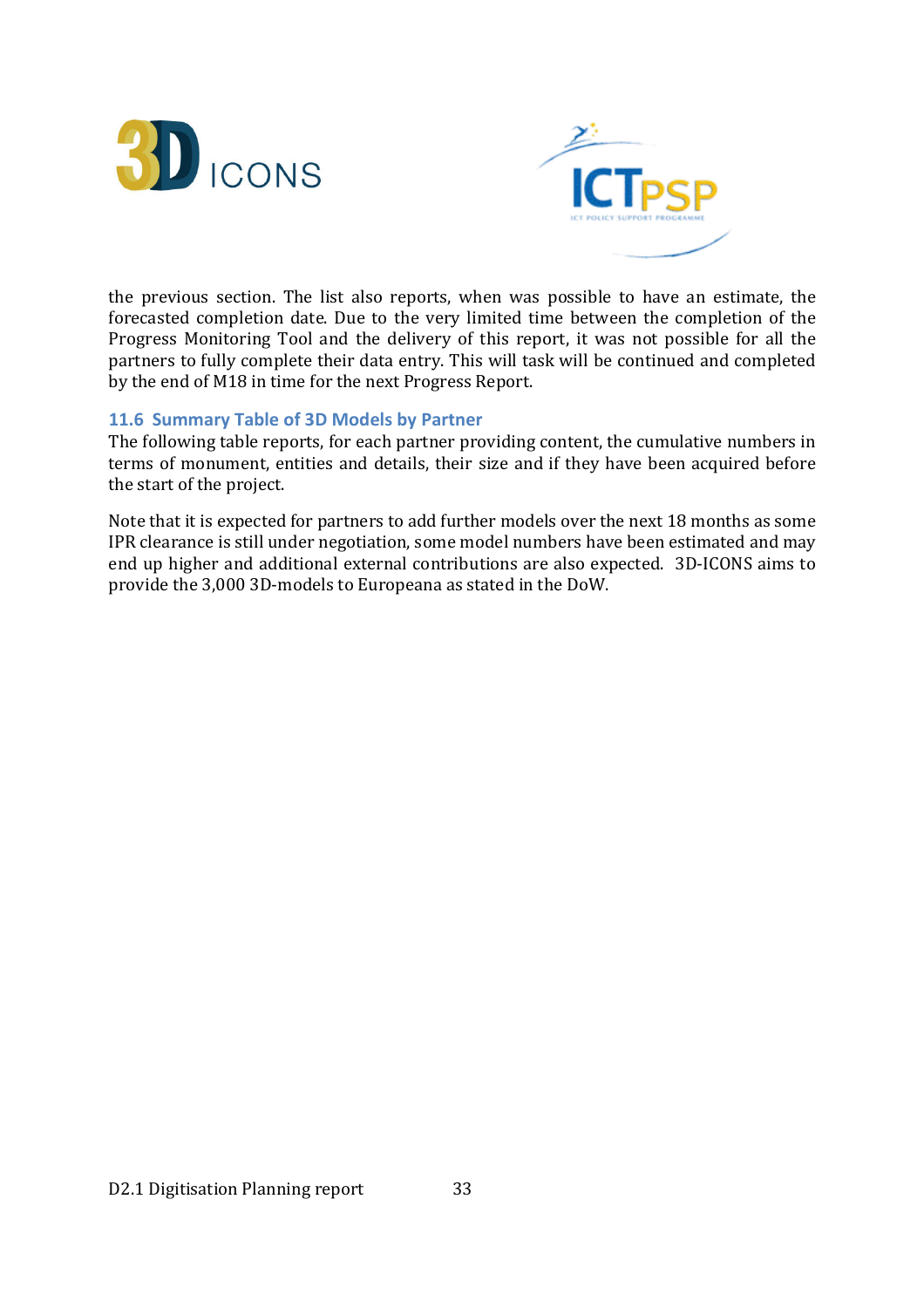



| Partner               | Monuments    | Entities     | Details        | 3D Models | Pre-existing | New  | <b>DS&lt;0</b> | 50m>D>10mm     | ⊢<br>om><br>Ó<br>Šm | $\sim$<br>₹<br>Â<br>0.<br>$\infty$<br>З | 80cm>D>10cm  | 10cm>D><br>Scm | 2cm>D       |
|-----------------------|--------------|--------------|----------------|-----------|--------------|------|----------------|----------------|---------------------|-----------------------------------------|--------------|----------------|-------------|
| ARCHEOTRANSFERT       | 6            | 6            | 0              | 76        | 0            | 76   | $\mathbf 0$    | 0              | 0                   | $\Omega$                                | 0            | 0              | 0           |
| <b>CETI</b>           | 6            | 6            | 11             | 36        | 0            | 36   | 10             | $\overline{2}$ | 1                   | 23                                      | $\mathbf 0$  | 0              | $\mathbf 0$ |
| <b>CISA</b>           | 16           | 16           | 17             | 90        | 0            | 90   | 9              | 31             | 44                  | 5                                       | $\mathbf{1}$ | 0              | $\mathbf 0$ |
| CMC                   | 8            | 8            | $\Omega$       | 21        | 0            | 21   | $\Omega$       | 0              | $\Omega$            | $\Omega$                                | $\mathbf 0$  | $\mathbf 0$    | 0           |
| CNR-ISTI*             | 17           | 21           | 17             | 176       | 76           | 100  | 8              | 34             | 45                  | 53                                      | 36           | 0              | $\mathbf 0$ |
| CNR-ITABC*            | 11           | 125          | 9              | 152       | 125          | 27   | 27             | 27             | 85                  | $\overline{7}$                          | 6            | 0              | 0           |
| <b>CYI-STARC</b>      | 14           | 14           | $\overline{2}$ | 83        | 0            | 83   | $\mathbf 0$    | $\Omega$       | $\Omega$            | $\Omega$                                | $\mathbf 0$  | 0              | $\mathbf 0$ |
| <b>DISC</b>           | 21           | 64           | 47             | 109       | 4            | 105  | 28             | 13             | 30                  | 11                                      | $\mathbf{1}$ | $\overline{2}$ | $\mathbf 0$ |
| FBK                   | 9            | 11           | 3              | 57        | 11           | 46   | 5              | 16             | 12                  | 3                                       | 21           | 0              | 0           |
| <b>KMKG</b>           | $\mathbf{1}$ | $\mathbf{1}$ |                | 450       | 0            | 450  | $\mathbf 0$    | 0              | $\mathbf 0$         | 250                                     | 200          | $\mathbf 0$    | 0           |
| <b>MAP-CNRS</b>       | 19           | 19           | 7              | 323       | 133          | 190  | 59             | 32             | 15                  | 189                                     | 28           | $\mathbf 0$    | $\mathbf 0$ |
| <b>MNIR</b>           | 3            | 3            | $\overline{2}$ | 95        | 15           | 80   | $\overline{2}$ | 0              | 10                  | 44                                      | 24           | 0              | $\mathbf 0$ |
| POLIMI                | 4            | 100          | 1              | 527       | 55           | 472  | 8              | 45             | 10                  | 34                                      | 429          | $\mathbf{1}$   | $\mathbf 0$ |
| UJA-CAAI              | 7            | 5            | 3              | 516       | 8            | 508  | 3              | $\Omega$       | $\mathbf{1}$        | 255                                     | 257          | $\mathbf 0$    | $\mathbf 0$ |
| VisDim                | $\mathbf{1}$ | 8            | $\mathbf{0}$   | 50        | 50           | 0    | 26             | 24             | $\Omega$            | $\Omega$                                | $\mathbf 0$  | 0              | 0           |
| Total (All providers) | 143          | 407          | 120            | 2761      | 477          | 2284 | 185            | 224            | 253                 | 874                                     | 1003         | 3              | 0           |

\*CNR-ISTI and CNR-ITABC are different departments of the same partner, CNR.

Table 6: Partner's 3D Data Summary as provided by the Progress Monitoring Tool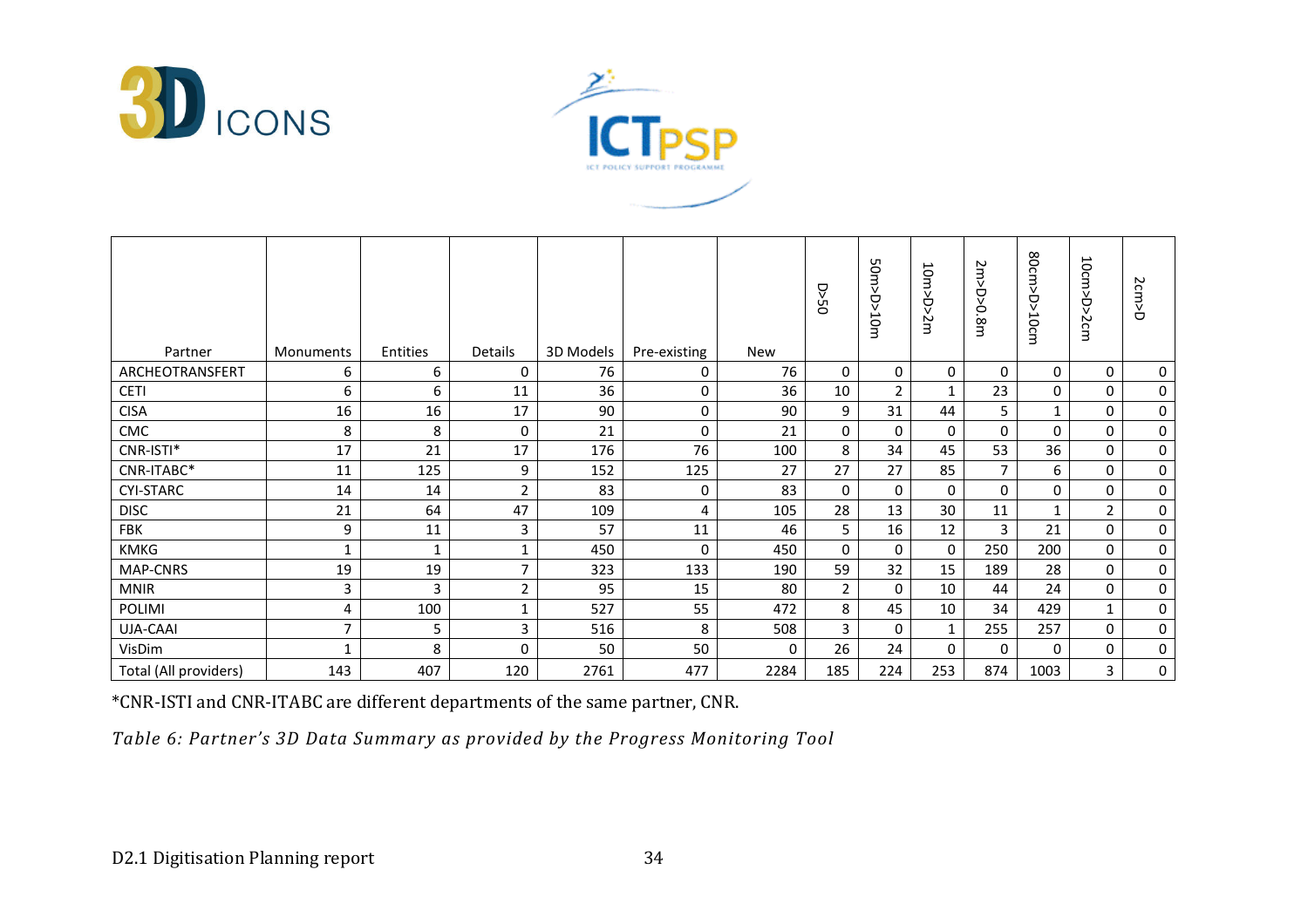



## 12 Conclusion

This report provides the framework for the definition of the items to be digitised so that this information can be recorded and monitored as the work progresses. It was as a result of the preliminary work for this report that the Progress Monitoring Tool was realized as it became evident that a more sophisticated approach was needed to keep track of the large quantity of digitised objects (i.e. 3D models, images and videos) as each progressed through a series of checkpoints in the process. This also led to some refinements of the original descriptions in the DoW such as the finite size specifications and the hierarchical monument – entity – detail structure.

The project partners will use a variety of digitisation and post-acquisition methodologies to produce 3D models – these are not proscribed as each partner will use the tools and methods that are considered appropriate for the type of model they are producing. Five case studies have been identified which will provide an overview of the 3D-ICONS process pipeline applied to a variety of items (large to small) using different approaches.

The digitisation and scheduling of operations was strengthened by the introduction of the Process Monitoring Tool as this has enabled the complete process with defined checkpoints to be embedded within the tool so that partners can record their progress against each item and for the project manager to obtain reports of this progress against the checkpoints at any given point in time. For this purpose, a set of digitisation targets have been set for each partner and so their progress can be individually monitored and reported in all subsequent Progress and Management Reports from M18.